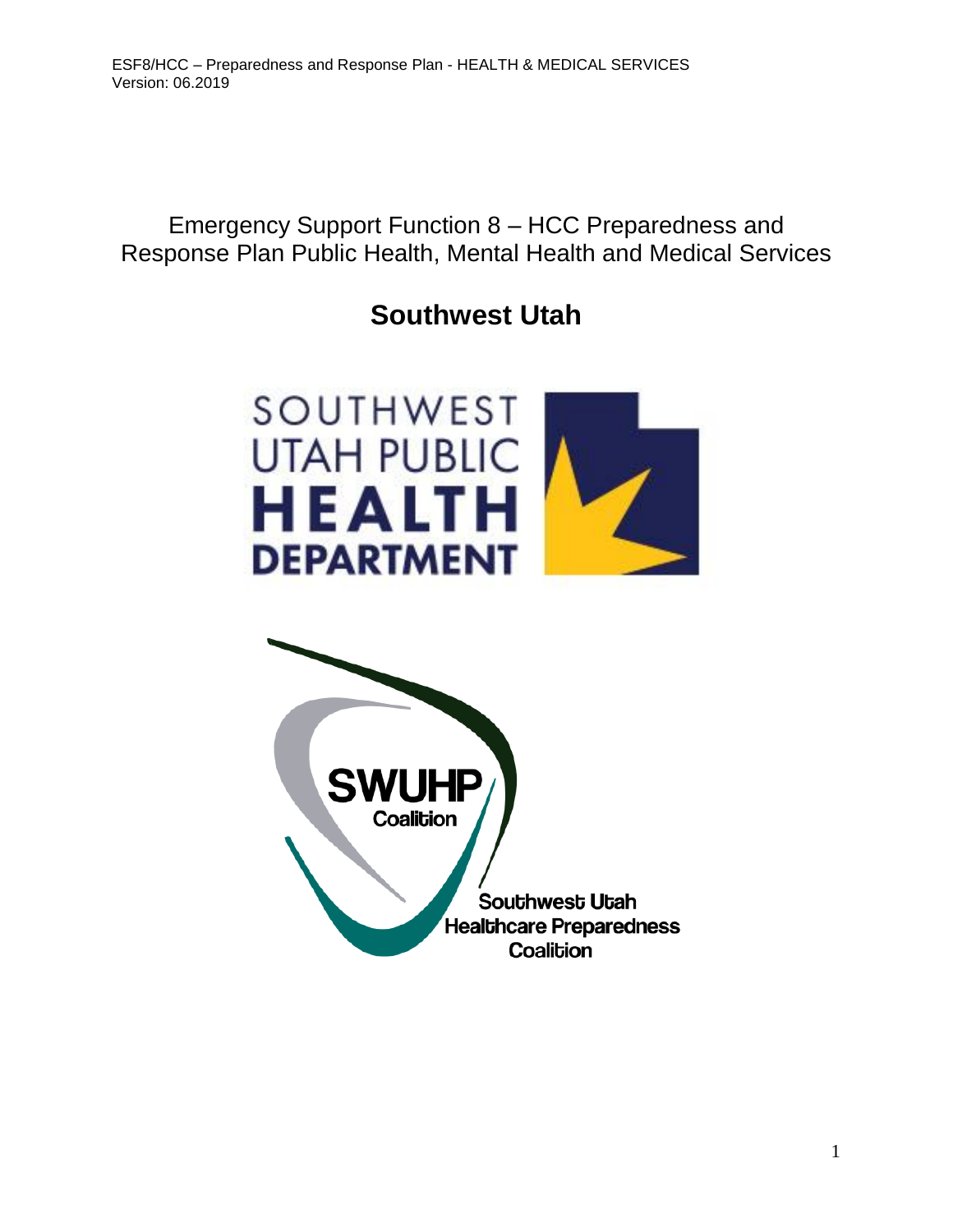| Date              | Who                       | What                                       |
|-------------------|---------------------------|--------------------------------------------|
| February 2014     | <b>Paulette Valentine</b> | Annual Plan review, change                 |
|                   |                           | to CHERC name to ESF8                      |
|                   |                           | Coalition.                                 |
| December 2014     | <b>Paulette Valentine</b> | Reviewed following Ebola<br>Regional VTTX. |
| <b>July 2016</b>  | <b>Paulette Valentine</b> | Reviewed added POD                         |
|                   |                           | information in the volunteer               |
|                   |                           | section.                                   |
| March 2018        | Steven Rossberg           | Update for HPP/HCC                         |
|                   |                           | Preparedness Plan                          |
|                   |                           | elements                                   |
| <b>March 2019</b> | <b>Paulette Valentine</b> | Slight changes in working.                 |
|                   |                           | Updated for HPP/HCC                        |
|                   |                           | requirements.                              |
| May 2019          | <b>Paulette Valentine</b> | Included information on                    |
|                   |                           | <b>HCC from the Medical</b>                |
|                   |                           | Surge Capacity and                         |
|                   |                           | Capability document from                   |
|                   |                           | <b>U.S Department of Health</b>            |
|                   |                           | and Human Services                         |
| May 2019          | <b>Mike Gale</b>          | <b>Changed County</b>                      |
|                   |                           | <b>Emergency Management to</b>             |
|                   |                           | <b>Primary Agency from</b>                 |
|                   |                           | <b>Support Agency</b>                      |
| <b>June 2019</b>  | <b>Mike Gale</b>          | <b>Added Resource</b>                      |
|                   |                           | Assessment. Updated                        |
|                   |                           | Table list.                                |

Table 1: Record of Changes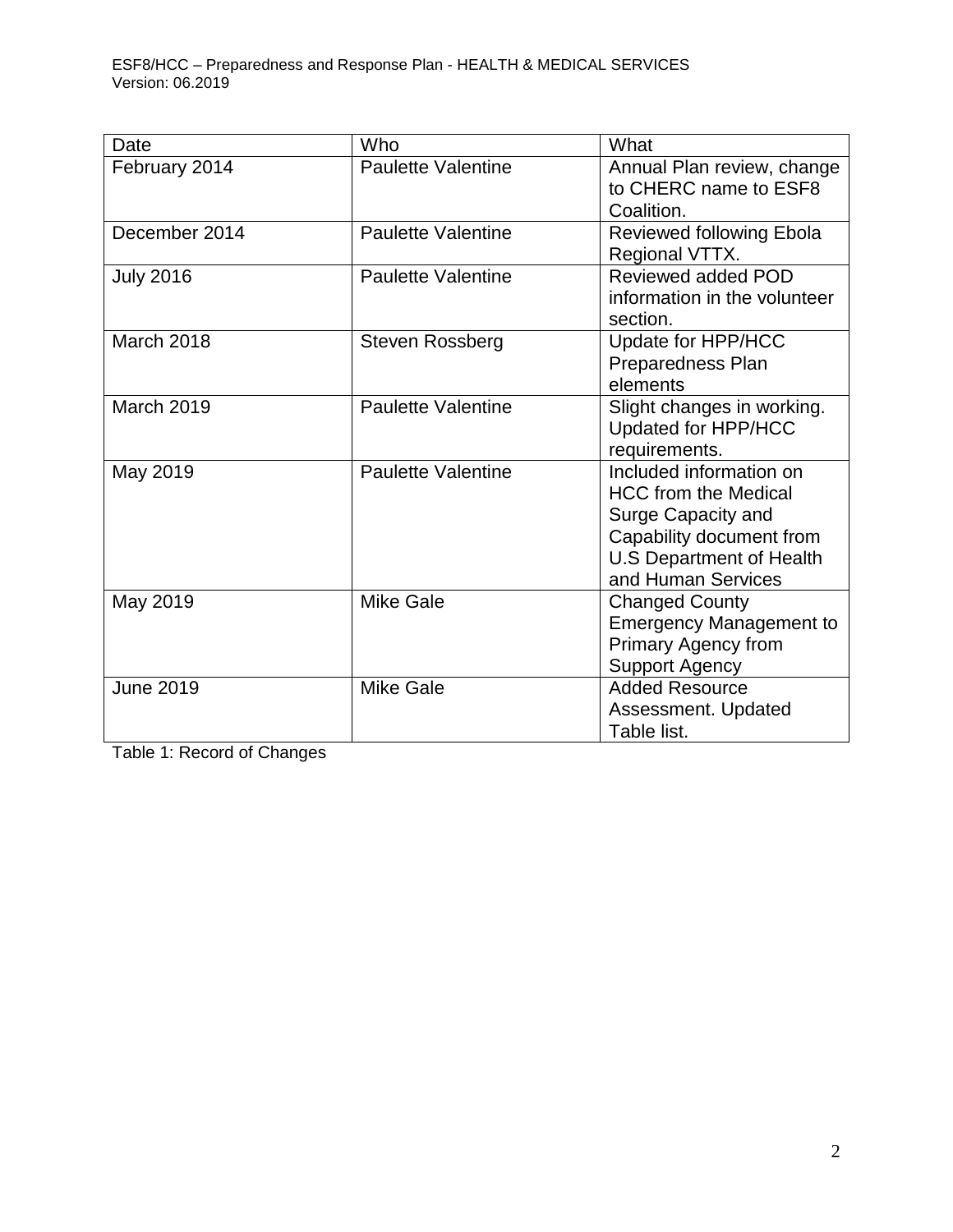## **Contents**

| The charter for the SWUPH Coalition (HHC) was established in 2010. The charter and members |  |
|--------------------------------------------------------------------------------------------|--|
|                                                                                            |  |
|                                                                                            |  |
|                                                                                            |  |
|                                                                                            |  |
|                                                                                            |  |
|                                                                                            |  |
|                                                                                            |  |
| Hazard                                                                                     |  |
|                                                                                            |  |
|                                                                                            |  |
|                                                                                            |  |
|                                                                                            |  |
|                                                                                            |  |
|                                                                                            |  |
|                                                                                            |  |
|                                                                                            |  |
|                                                                                            |  |
|                                                                                            |  |
|                                                                                            |  |
|                                                                                            |  |
|                                                                                            |  |
|                                                                                            |  |
|                                                                                            |  |
|                                                                                            |  |
|                                                                                            |  |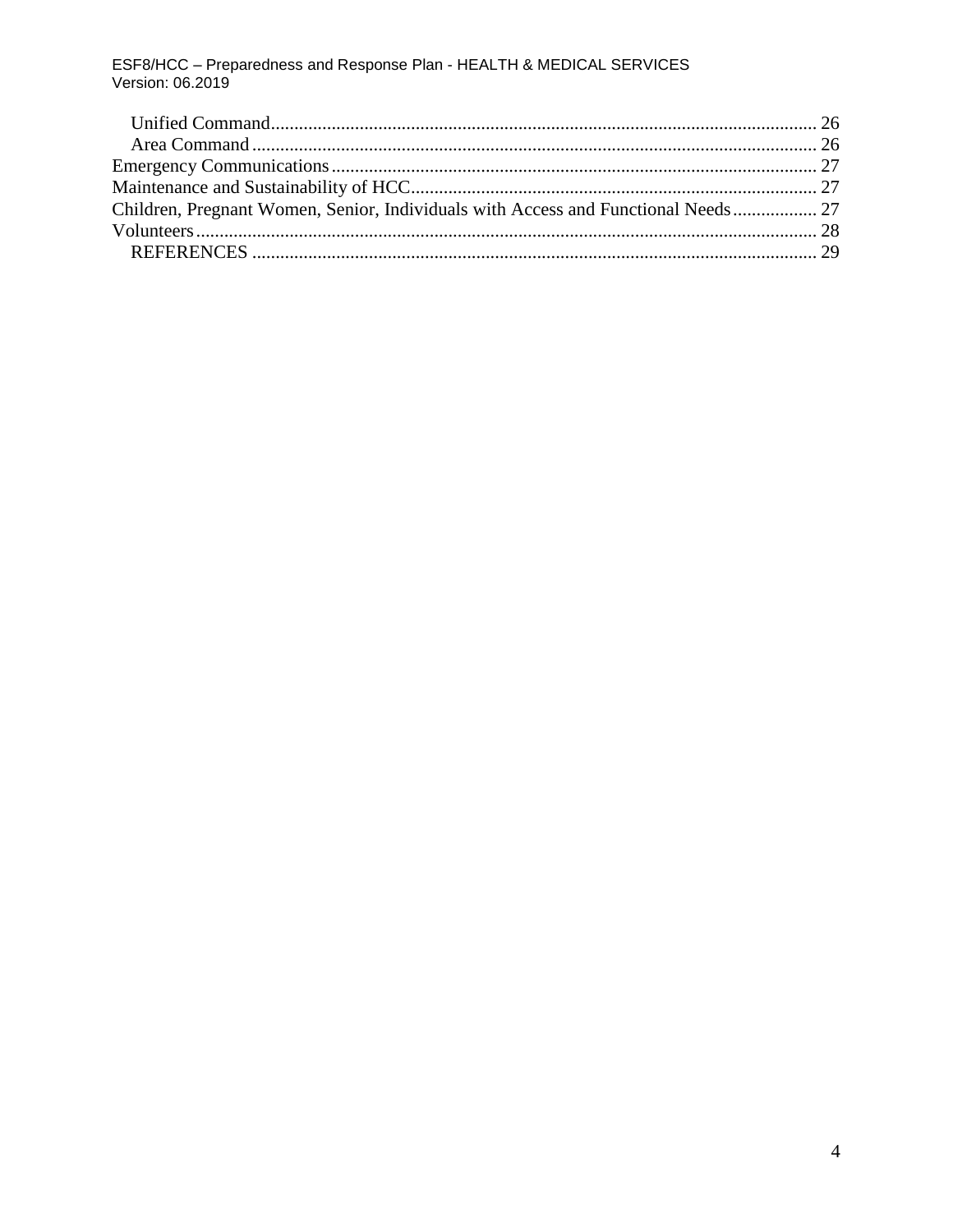## <span id="page-4-0"></span>**Coalition Introduction**

### <span id="page-4-1"></span>**Purpose**

The purpose of Emergency Support Function 8 - Health and Medical Services (ESF 8) and Health Care Coalition (HCC) Preparedness and Response Plan is to provide for the prioritization, organization, mobilization, and coordination of health and medical services and resources in an imminent emergency threatening the public's health or during other emergencies or disasters that require the involvement of or activation of ESF 8 at the County EOC. This will usually occur after resources from the individual facilities have been depleted. The HCC will coordinate with the ESF 8 lead to accomplish the objectives of this plan.

### <span id="page-4-2"></span>**Scope**

In a medical surge event, the majority of medical care is provided at the local level in hospitals, surgical centers, outpatient clinics, community health centers, and private physician offices, re-hab and long-term care facilities and with home health and hospice agencies. The success of an incident depends in part on how well the healthcare organizations coordinate together to support the point-of-service healthcare organizations.

The Southwest Utah HCC works together to optimally manage the SWHCC resources and integrate with the response community to mitigate, prepare for, respond to, and recover from potential hazards identified in the Southwest Utah Jurisdictional Risk Assessment (JRA.) The health and medical services of ESF 8 partners and HCC partners include Southwest Utah Public Health Department (SWUPHD), regional hospitals, surgical centers, long term care facilities, home health agencies, private health care providers and facilities, community mental health services, emergency medical services (EMS), and the Deputy Medical Examiners/Investigators*.* Health and medical services are supported by key community response agencies. Activities within the scope of health and medical services include:

- Organizing, mobilizing, supporting, coordinating, and directing health and medical services in the event of a health emergency or disaster overwhelming the capability of the local hospital or local facility.
- Supporting an alternate care site as requested by local hospital facility. Alternate care site activation is the responsibility of each local hospital in each of the southwest Utah five counties.
- Supporting the delivery of mass care to trauma victims consistent with the Counties Emergency Plans. This may include activation of the Family Notification Center (FNC) Plan, the Family Assistance Center (FAC) Plan and/or the Southwest Utah Medical or Mental Health Response Teams.
- Coordinating or providing medical and environmental surveillance and monitoring activities with other medical service providers and support agencies.
- Coordinating the medical and environmental surveillance for and containment of communicable or other diseases in an emergency disaster shelter.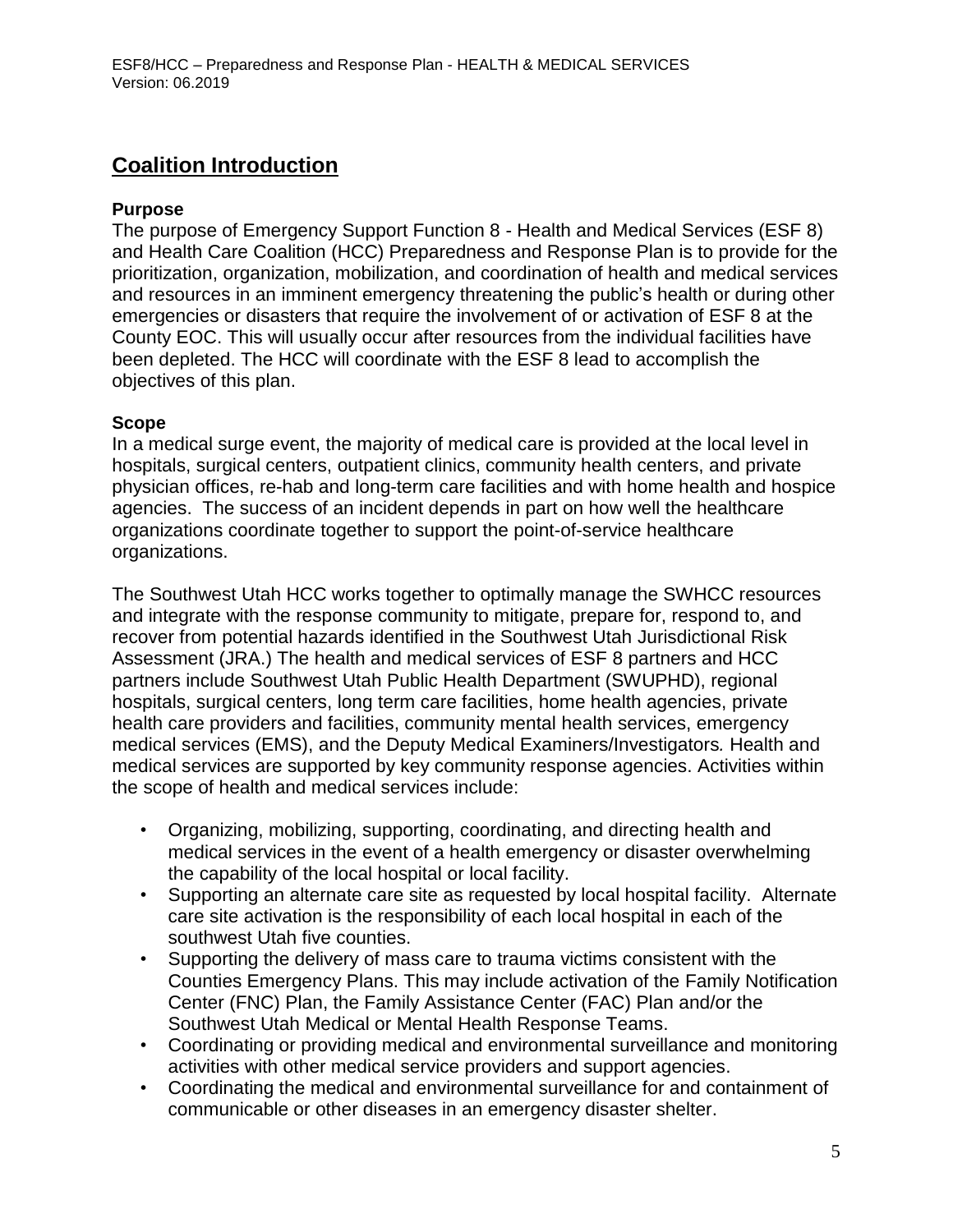- Implementing public health measures designed to prevent the spread of disease or environmental contamination.
- Assisting to support the recovery of fatalities.
- Assist to coordinate the identification of the cause and manner of death*.*
- Establishing, maintaining and supporting effective and reliable means of communication with health services agencies, health care providers, support agencies, the general public, and the media.
- Assisting in the coordination and supporting the crisis intervention and mental health services during and following an emergency or disaster event.

### <span id="page-5-0"></span>**Authorities**

- Authority of Southwest Utah Board of Health
- Authority of the Local Health Officer
- Mandates of Local Health Officer
- Duties and Responsibilities of Local Health Officer
- Isolation and Quarantine (IDER) Plan
- Southwest Utah Public Health Communication Plan
- Communicable and certain bioterrorist diseases or other disease plans
- Responsibility and authority of the Medical Examiner or Deputy Medical Examiner/Investigators
- Local Health Officer supports the Registrar of Vital Statistics
- Enforcement of Isolation and Quarantine Orders by law enforcement.
- Fire Department Paramedic policies and procedures
- County EMS and Private EMS Paramedic policies and procedures
- Emergency Medical Services policies and procedures
- State-wide Trauma Care System (Strike Teams etc.)
- Disaster Teams (DMAT, DMORT)
- Authority of each of the hospitals in the region
- Authority of the other private health facilities or businesses in the region (surgical centers, long-term care, community health care centers, private medical providers, home health and hospice agencies)

### <span id="page-5-1"></span>**Administrative Support**

The Coalition members will approve the initial plan and maintain involvement in regular reviews of the response plan. The plan will be updated as necessary to reflect learning from exercises and real-world events. The review will be presented and approved by the HCC core members (Executive Team) and other vested members throughout the Southwest region. The review will include identifying gaps in the preparedness plan and working with HCC members and external partners to define strategies to address the gaps.

The plan will be reviewed on an annual schedule in conjunction with the coalition leadership and advisory group. The plan would then be shared to other ESF8 and coalition members in the HCC region. The Coalition coordinator will regularly update the plan with support from health department staff and coalition members.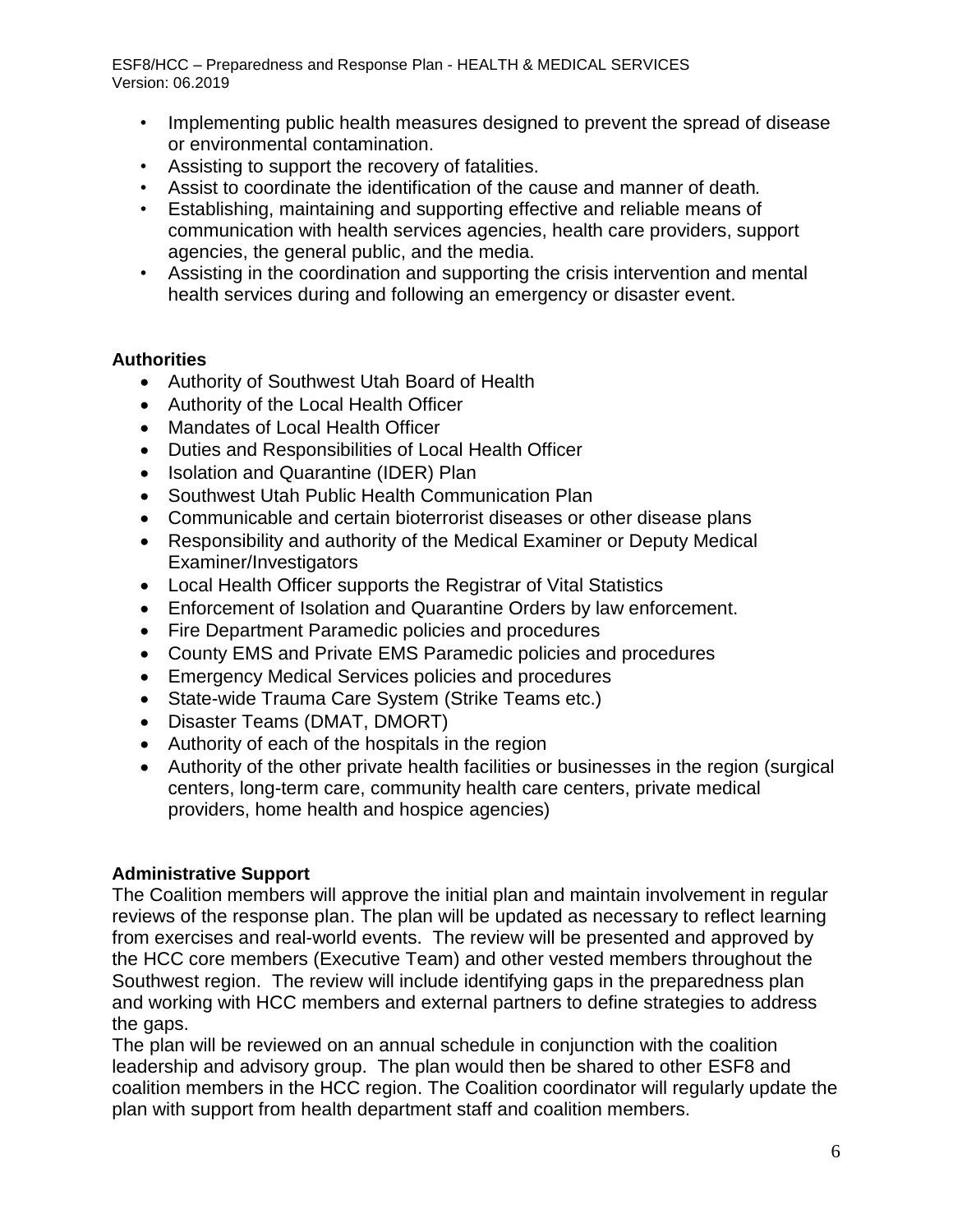### <span id="page-6-0"></span>**Policies**

Guiding policies for ESF8/HCC health and medical services and agencies responding to a health emergency or other emergency or disaster in Southwest Utah include:

- Plan is activated when a health emergency or disaster occurs overwhelming the capabilities of the local hospital or other facility and a coordinated response, including resources, of health, medical and environmental response from multiple agencies or organizations is required.
- SWUPHD assign appropriate staff to support ESF8/HCC functions in the Southwest Utah Region, emergency operations centers (EOCs), and incident command posts as needed or requested by the EOC.
- A National Incident Management System (NIMS) compliant Incident Command System (ICS) will be utilized for direction and control of ESF8/HCC response agencies. Facilities will utilize the Healthcare Incident Command Structure (HICS).
- ESF8/HCC agencies and partners may commit if available; resources, expertise, and experience as needed in an emergency or disaster in support of facilities.
- ESF8/HCC agencies will strive to collaborate with local, state, tribal, federal agencies, and local community-based organizations to assure an effective and efficient response to health, medical, and environmental emergencies or disaster.
- ESF8/HCC will help disseminate information during a major health care emergency or disaster. The coalition will strive to exercise communication methods on a regular basis to ensure communication can occur. ESF8/HCC has established a standardized communication and resource coordination mechanism (UNIS) for information sharing and management of medical resources and response activities during emergencies through the Utah Notification and Information System (UNIS). The coalition will serve as a supporting body to organize region-wide healthcare assets and provide consultation to public officials through the EOC. The Southwest Utah Public Health Department Communication plan may also be activated.
- In coordination with ESF8/HCC, SWUPHD and the HPP Coordinator will strive to provide leadership in coordinating health, medical services, and environmental response policies and decision making, the acquisition of medical resources, and development of information to share with medical providers, the public and the media in a disaster or emergency.
- The Local Health Officer (LHO) has authority to implement such measures as necessary to protect the public's health as authorized by state law.
- The regional hospitals will maintain functions to respond to incidents, disasters or emergencies for each County.
	- o Dixie Regional Medical Center directs the healthcare response in Washington County,
	- o Cedar City Hospital directs the healthcare response in Iron County
	- o Beaver Valley/Milford Memorial Hospitals direct the healthcare response in Beaver County
	- o Kane County Hospital directs the healthcare response in Kane County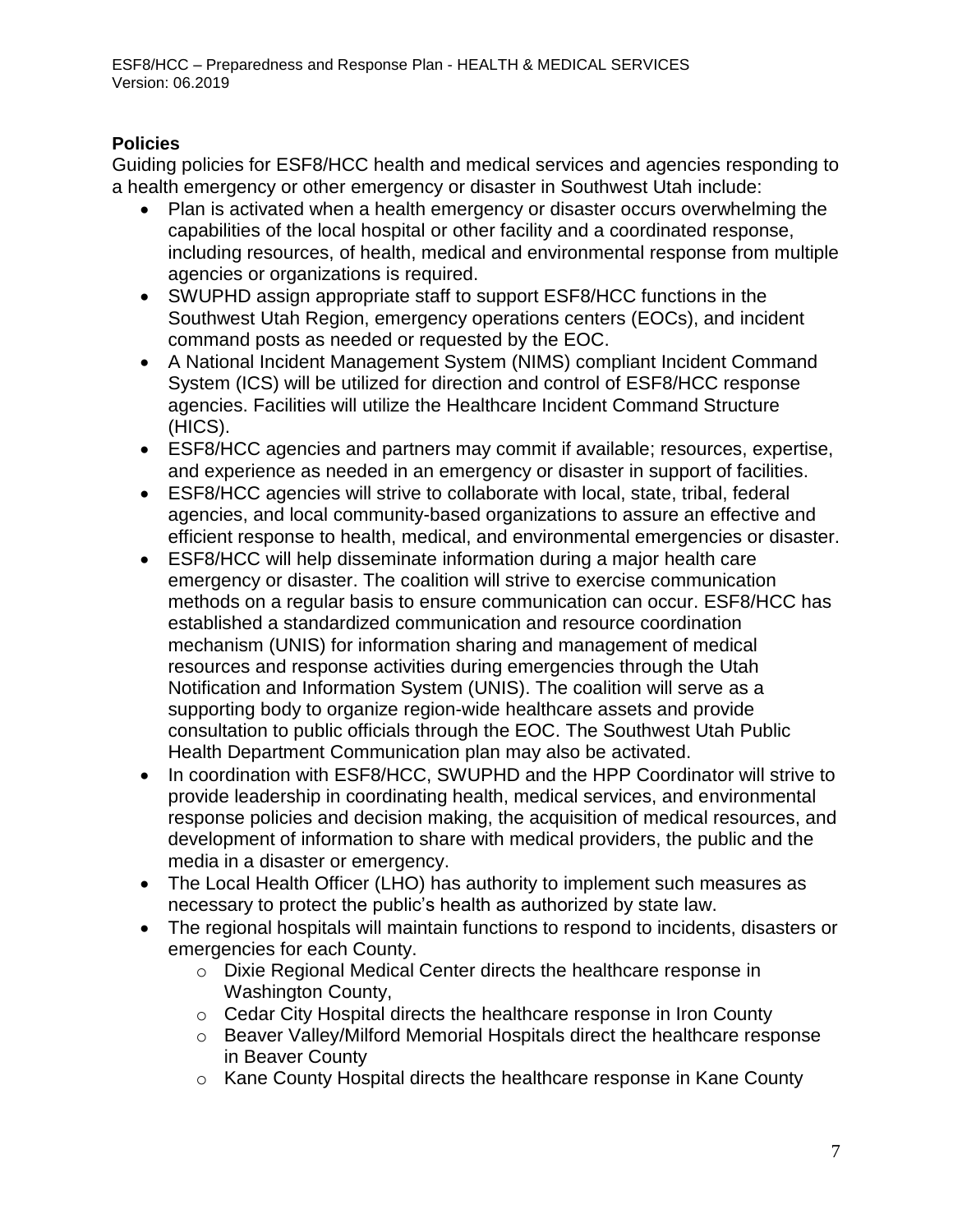- $\circ$  Garfield Memorial Hospital directs the healthcare response in Garfield County.
- Private and public EMS services will continue as possible basic and advanced life support response in an emergency or disaster and may be coordinated by dispatch. ESF8/HCC leads will support EMS as requested.
- The Southwest Behavioral Health Lead may be asked to activate the Southwest Mental Health Response Team as required to coordinate community mental health needs. Private mental health providers, the American Red Cross as well as and other disaster assistance agencies may provide additional mental health resources as requested.
- Southwest Medical Response Team, made up all most entirely of home health medical professional, may be activated to support patients, provide outside triage or any other medical needs as requested by the hospital or other facility.
- The Community Information and Support Center (CISC) will provide information and support for the community for assistance for the hospitals. The trigger for setting up the CISC will come from the ESF8/HCC lead at the EOC in coordination with the hospitals. The CISC will provide support, information and facilitate collaboration of mental health/religious leaders as requested. The CISC staffing and coordination is the responsibility of the individual city or county where requested.

SWUPHD will be the primary expert source of public information regarding health, medical, and environmental response to health emergencies and disasters in Southwest Utah after the hospitals are overwhelmed. SWUPHD Public information Officer (PIO) plans to work with Joint Information Centers (JICs) in Southwest Utah to coordinate all releases of public information with the public, media, and with appropriate response partners.

The Deputy Medical Examiner/Investigator Officer along with support from the funeral directors in each county will be the lead for planning and responding to mass fatalities resulting from a health incident, emergency or disaster. The Deputy Medical Examiner/Investigator is the lead in determining and certifying the cause of deaths, other than naturally occurring disease outbreaks, in the five Southwest Utah Counties (confirming disaster related deaths). Naturally occurring disease outbreaks cause of death is the responsibility of the physician of the decedent. Coordination of the final disposition of the victims or decedents will be the responsibility of the ME with partnership of the local funeral directors and city sextons if available. (SEE Southwest Utah Mass Fatality Plan)

### Family Notification and

Southwest Utah Public Health Department Emergency Preparedness and Response Division will take the lead to establish and support a Family Notification Center (FNC) and Family Assistance Center (FAC) as requested by the Incident Commander for the emergency event or the Emergency Operation/Coordination Center.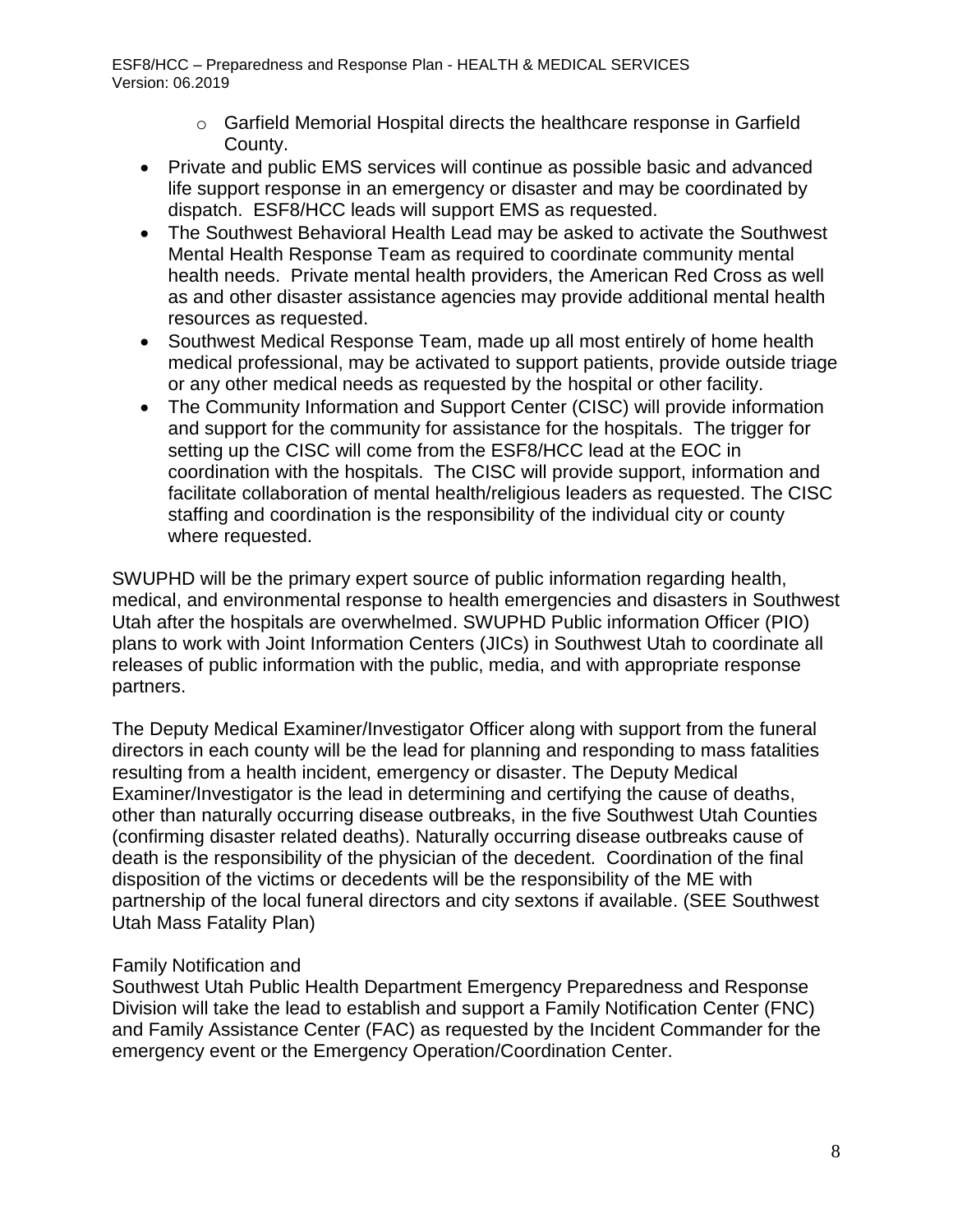## **Coalition Overview**

### <span id="page-8-1"></span><span id="page-8-0"></span>**Introduction**

The SWUHP Coalition (HCC) consists of health, medical and other organizations who work together to mitigate the likelihood of a hazard negatively impacting the ability of a health and medical system to provide services and to prepare for, respond to, and recover from consequences of a disaster.

### <span id="page-8-2"></span>**Role**

The HCC regional approach to health and medical preparedness is based on the belief that the medical needs of the population in the region will be best met if healthcare organizations, essential partners, and other partners cooperate with each other and coordinate preparedness and response efforts to maintain proper access to care.

### **Location**

Multiagency coordination will occur at the respective EOCs in each county or city where the disaster has occurred. The SWUPHD buildings both in St. George and also in Cedar City has the capacity to be used for multiagency coordination.

### <span id="page-8-3"></span>**Focus**

The focus of the Southwest Utah ESF8/HCC Response Plan is to facilitate preparedness and response efforts as well as resources to assist communities with sustainment of a Health and Medical Services (ESF8) Capability to respond and recover from disasters, especially those with regional impact.

### **Coalition Boundaries**

<span id="page-8-4"></span>Populations covered by Southwest Utah Healthcare Preparedness Coalition (HCC) total is– updated with 2017 census data and estimated 2018.

| <b>Beaver</b>      | 6,386   | 2.71% of total population  |
|--------------------|---------|----------------------------|
| Garfield           | 5,078   | 2.15% of total population  |
| Iron               | 51,001  | 21.63% of total population |
| Kane               | 7,567   | 3.21% of total population  |
| Washington 165,662 |         | 70.30% of total population |
| <b>TOTAL</b>       | 235,694 | 100.00%                    |

Table 2: Data 3/2019 by<https://www.census.gov/quickfacts/UT>

Justification: Southwest Utah is one of the fastest growing areas in Utah, with a population of almost 229,000 residents. Southwest Utah Region covers over 17,478+ square miles. Within its borders are 44 incorporated Cities and Towns, as well as multiple special purpose districts (fire, school, water, health, etc.), one federally recognized tribe with two local bands, ten state parks, one national forest, and two national parks. When disaster strikes, it may not stay within boundary lines; so incorporating federal, tribal, public, private and non-profit sectors in response efforts may benefit all who reside in or visit Southwest Utah. Southwest Utah Region also has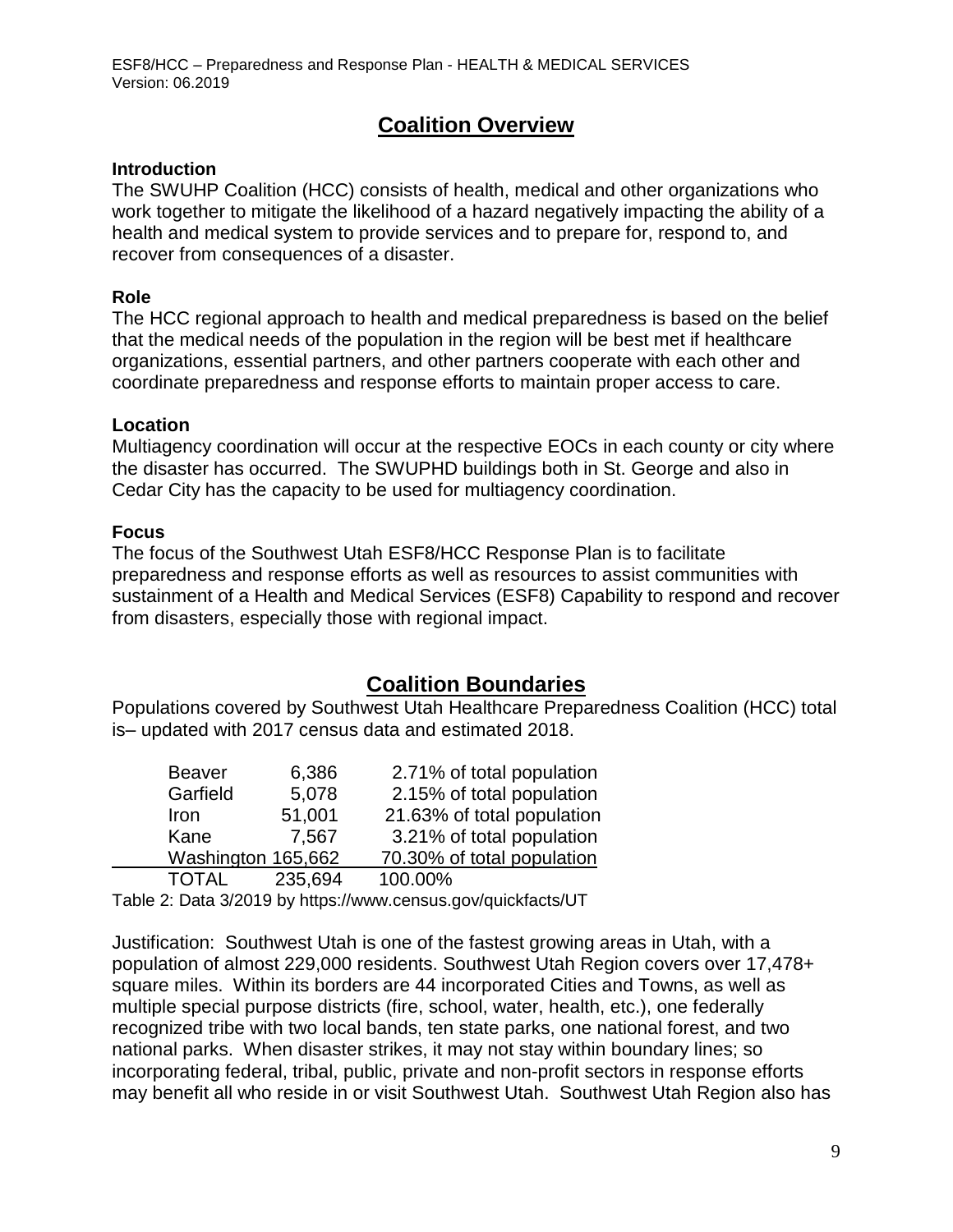over 4.2 million visitors to our parks each year, making an average of ~11,507 extra persons visiting each day in the Southwest Utah Public Health Department region. 11,507 divided by 5 counties estimated average totaling 2302 extra persons in each county per day, most of this is seasonal, so numbers will vary. But for this plan an average number is taken.

(Data from [https://www.statista.com/statistics/254237/number-of-visitors-to-the-zion](https://www.statista.com/statistics/254237/number-of-visitors-to-the-zion-national-park-in-the-us)[national-park-in-the-us/](https://www.statista.com/statistics/254237/number-of-visitors-to-the-zion-national-park-in-the-us))

## **Coalition Members**

### <span id="page-9-1"></span><span id="page-9-0"></span>**Lead Agencies:**

Southwest Utah Public Health Department in collaboration with the Southwest Utah Health Care Coalition, (HCC)

### <span id="page-9-2"></span>**Primary Agencies:**

Southwest Utah Region Hospitals Public and Private Emergency Medical Services providers (EMS) Southwest Behavioral Health Center and providers Other mental health providers Other medical providers Skilled nursing facilities, long term care and assisted living facilities Home Health and Hospice agencies Medical Equipment provider companies Surgical Centers Community and Private Provider clinics Dialysis Centers Access and Functional Needs support groups School Districts Universities (DSU, SUU, RVU) Pharmacies and Pharmacists County Office of Emergency Management

### <span id="page-9-3"></span>**Support Agencies:**

American Red Cross ARES and Ham radio clubs and operators Local City and County CERT Medical Reserve Corp (MRC) County Department of Transportation Fire Departments in the Region Law enforcement offices and agencies State Department of Emergency Management Private Medical Providers Private Medical Facilities Utah Hospital Association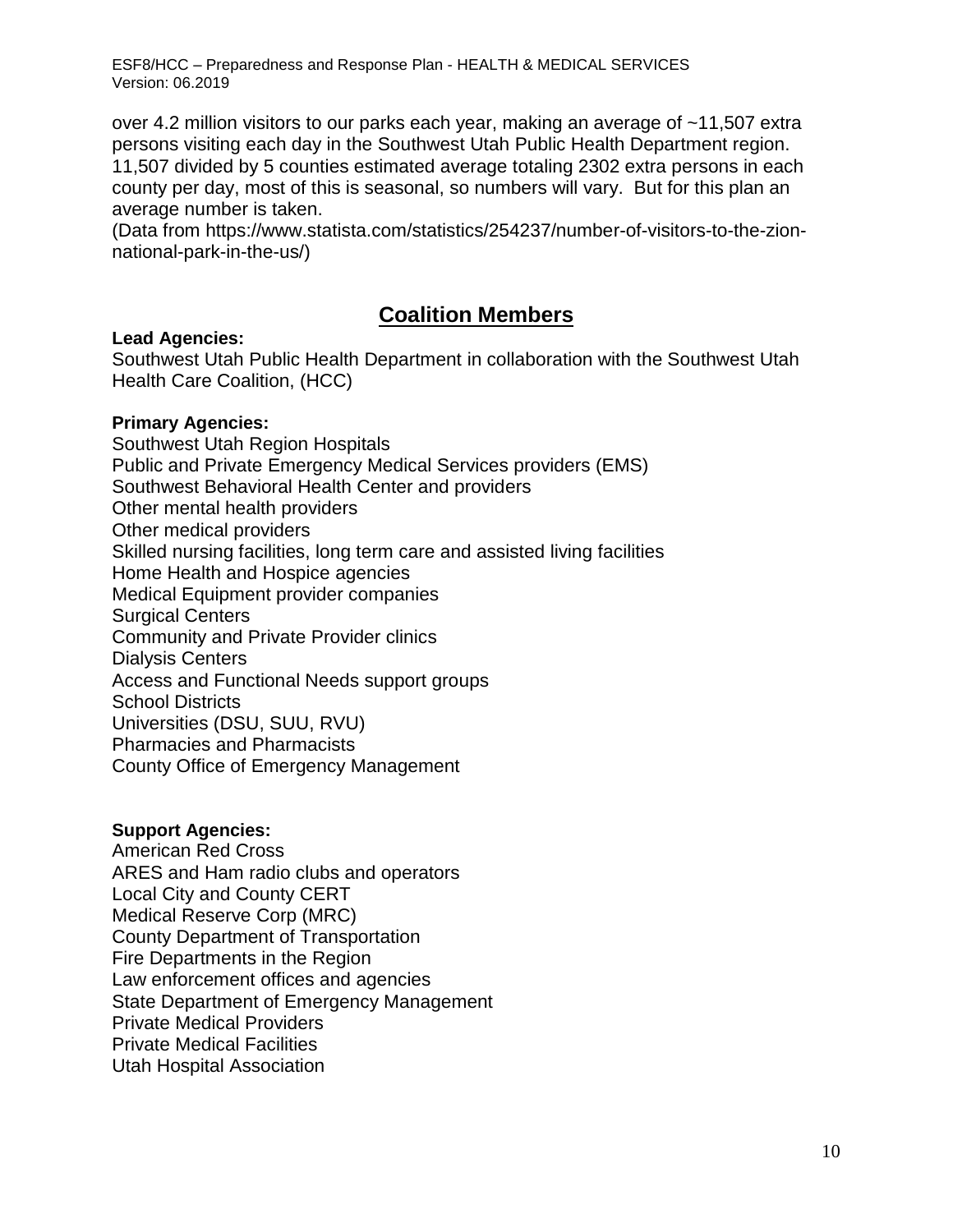### **Organization Structure/Governance**

<span id="page-10-1"></span><span id="page-10-0"></span>The charter for the SWUPH Coalition (HHC) was established in 2010. The charter and members continues evolve as it is updated.

### <span id="page-10-2"></span>**Structure**

The SWUPH Coalition (HHC) has an executive leadership team comprised of public health, all hospitals in the region and a member from various disciplines supporting health and medical response. This includes: Emergency Management, EMS, Life flight, Clinics, Community Health, Skilled Nursing Facilities, and Home Health. This group meets to approve the spending of the shared coalition funds and assists to determine the general direction, areas of focus and training needs throughout the region. The leadership executive group meets 2 to 3 time a year.

The general HCC membership meets on a regular basis in each county in our ESF8/HCC meeting. These groups meet 3 to 6 times a year depending on the county and are trained according to the focus and training needs determined by the coalition leadership.

### **Integration**

The SWHCC Coalition lead is housed at the SWUPHD and works directly for the ESF8 lead. Cooperation and Coordination of both the SWHCC and the SWESF8 is done in a seamless and appropriate manner.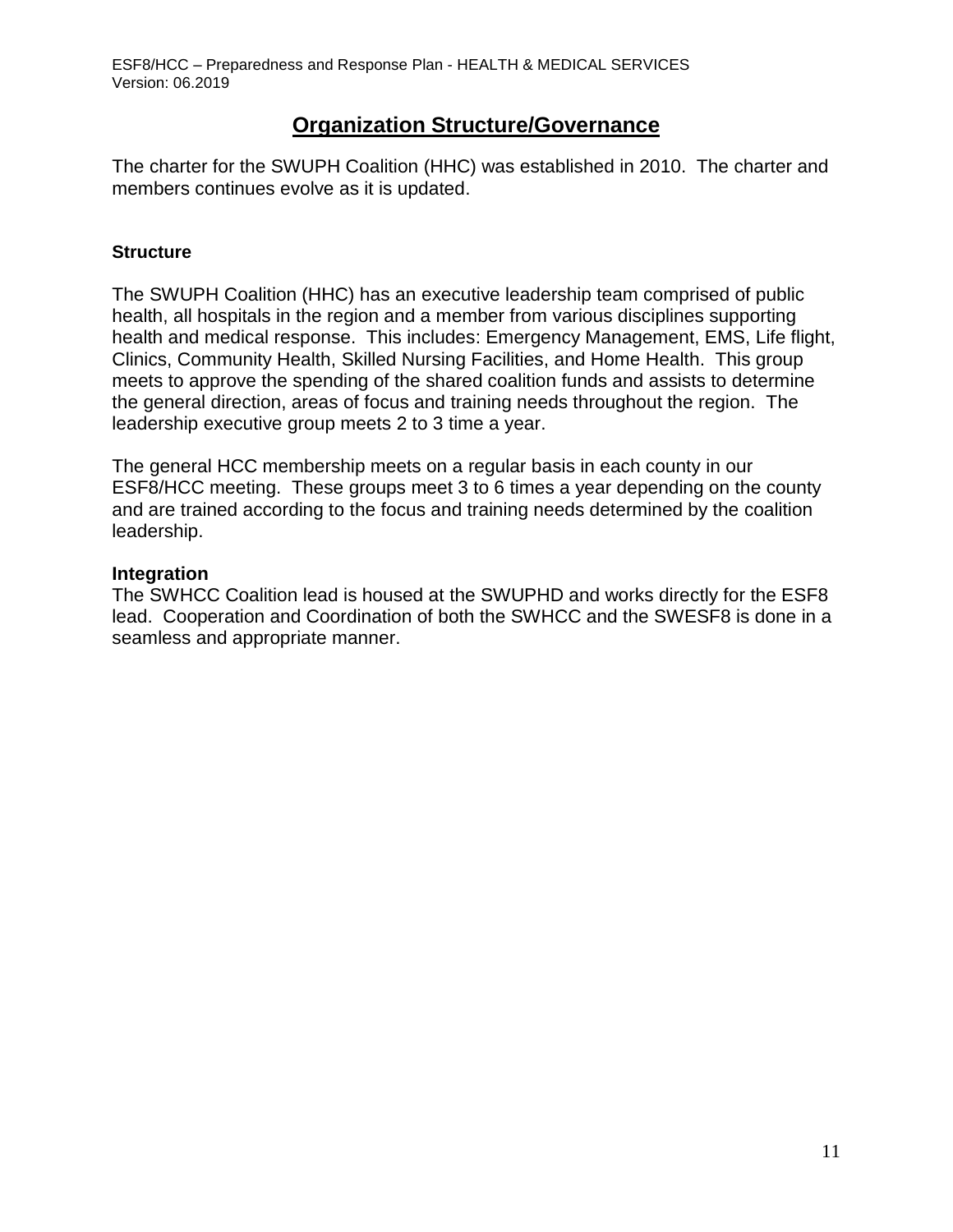<span id="page-11-0"></span>

Table 3: Joint Risk Assessment for Public Health Impacts March 2019

| <b>SWUHP HVA</b>             |             |
|------------------------------|-------------|
| <b>Hazard</b>                | <b>Rank</b> |
| Earthquake                   |             |
| <b>Communication Failure</b> | 2           |
| Hazardous Weather            | 3           |
| Workplace Violence           | 4           |
| <b>Hazmat</b> Incident       | 5           |
| <b>Infectious Disease</b>    | 6           |
| Weapon                       | 7           |
| Fire                         | 8           |
| <b>Utility Failure</b>       | 9           |
| <b>HVAC Failure</b>          |             |

Table 4: Hazard Vulnerability Assessment for Health Care Facilities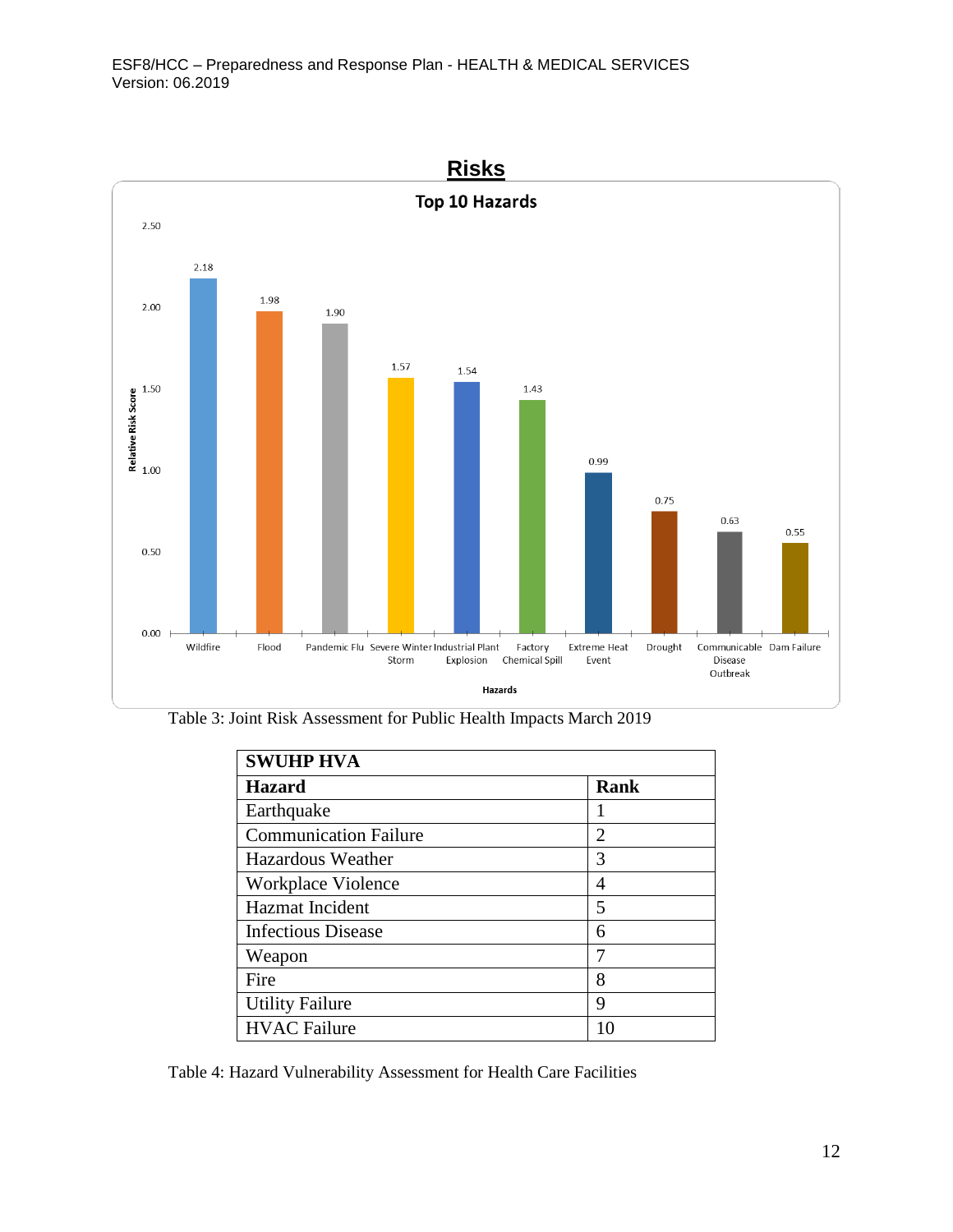#### <span id="page-12-0"></span>**Emergency/Disaster Conditions and Hazards**

The Southwest Utah region could periodically experience naturally occurring or deliberately caused emergency or disaster conditions that may result in illness, injury or death. Emergencies or disasters may also result in harm to the environment. These conditions may include natural disasters, accidents, acts of terrorism, and outbreaks of disease as identified in local Hazard Identification and Vulnerability analysis.

#### <span id="page-12-1"></span>**Planning**

The ability of SW ESF 8/HCC health and medical services agencies to respond to an emergency or disaster is based on the knowledge that:

• SWUPHD, regional hospitals, and EMS have the capability to respond to an emergency 24 hours a day, 7days a week.

• Regional ESF 8/HCC primary agencies also have 24 hours a day, 7 days a week coordination or communication capability.

• Health care providers and private medical facilities that do not have 24 hours a day, 7 days a week response capability and may be incorporated into an emergency response as needed.

• The ESF8/HCC leads have the capability to respond 24 hours a day, 7 days a week.

• Southwest Utah health and medical service businesses and agencies have planned, exercised and prepared to maintain internal emergency response capabilities under emergency or disaster conditions to the best of their abilities.

### **Activation of the Plan**

• This plan will be activated when a city or county EOC is set up, when a facility or asks for the SW ESF8/HCC plan to be activated, when a emergency declaration is made or when requested for activation by SW ESF8/HCC partners.

• ESF 8/HCC agencies or organizations will strive to have evacuation and relocation plans for their health care facilities and clients, should the facility become unusable because of damage or other conditions the SW ESF8/HCC will assist as much as possible with resources as needed.

• Working through the ESF 8/HCC leads public health, medical services, access and functional need agencies, and environmental emergency response agencies will collaborate to assure a coordinated response within ESF 8/HCC plan. Report of the Essential Elements of Information (EEI) will be provided as needed to the EOC and other agencies periodically following the Southwest Utah Region Communication Plan which includes different methods and redundant means for information sharing.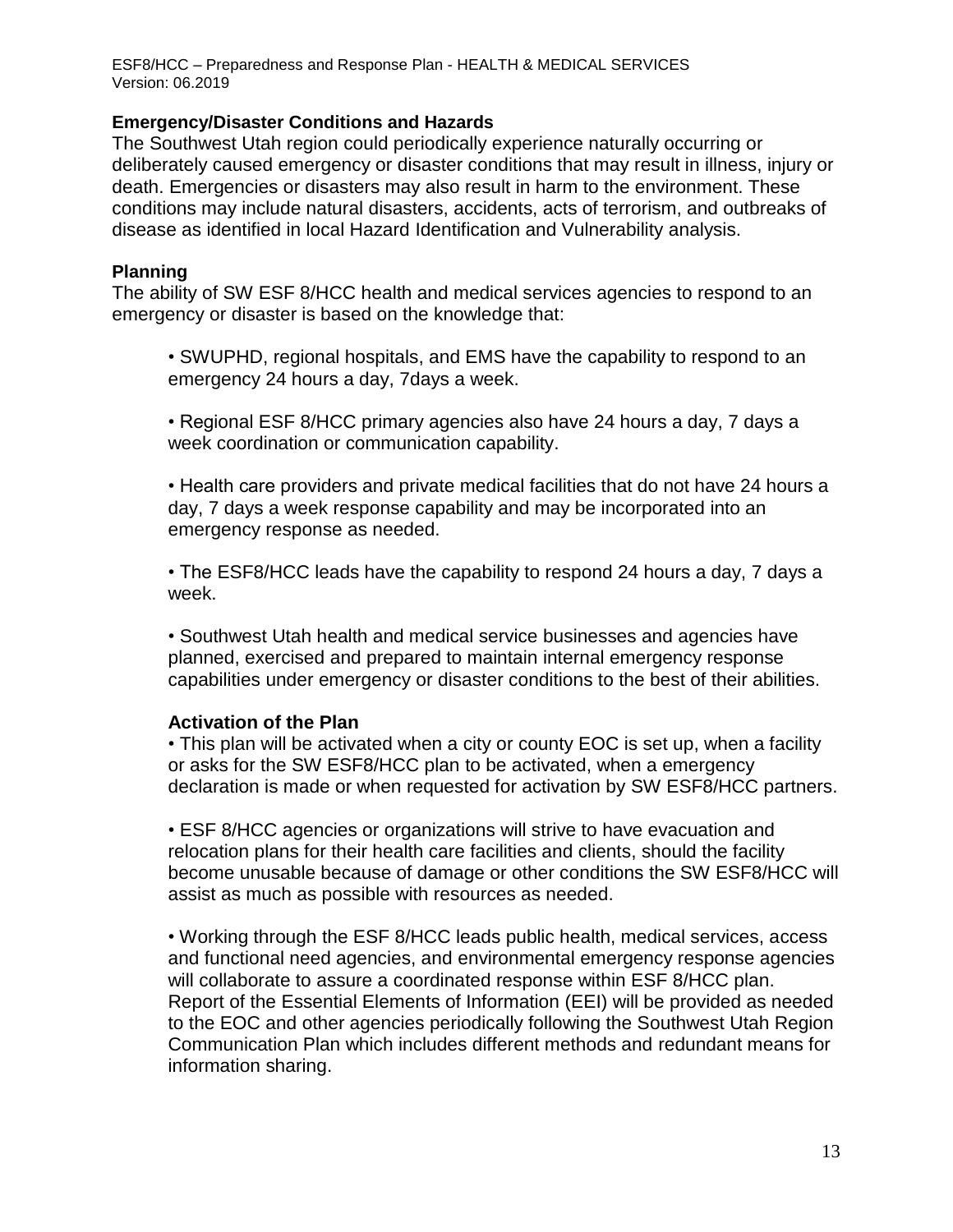• A significant emergency of natural or intentional origin has the potential to impact the region in a manner in which a region-wide coordination of health, medical, and environmental activities may be required to ensure an efficient and effective response.

• Health and medical emergencies may involve casualties requiring varying levels of treatment.

• Access to transport and treatment facilities may be limited. During the first 72 hours of a large-scale disaster event, the public should not anticipate that routine emergency medical services may be accessible by calling 911. ESF8/HCC will continue to encourage personal and family responsibility for the first 72 hours after a disaster or emergency.

• Health care facilities may be over taxed, over utilized or inaccessible. Hospitals and other medical facilities may be taxed to their maximum capacity and ability to receive patients. Healthcare facilities may request support and waivers as needed.

• The public should not anticipate the participation in routine public health services, such as regular check-ups, immunizations or special nutritional programs for children at least the first 72 hours of a large-scale disaster event.

• Healthcare supplies may be over utilized or unavailable. The ESF8/HCC lead will determine what resources are available upon request from health and medical partners.

• Hospitals, skilled nursing facilities and other critical care in-patient facilities may need to rely on existing emergency service contracts with medical supply, and pharmaceutical vendors to the maximum extent possible, and may maintain back up supplies stored on site, (including food, water and basic medical supplies) to maintain operations for a minimum of three days.

• Support agencies may provide emergency services to the best of their abilities. Personnel available to provide full support functions may be limited by injury, illness, personal concerns/needs or by limited access to or compromise of the facilities where they work.

• Infrastructure supporting health care facilities may be interrupted, causing water, power, gas, food and other supplies and services to be impaired.

• ESF 8/HCC Coordinators may support hospitals and assist to arrange for the use of other facilities such as gymnasiums, community centers, schools or churches as temporary community treatment facilities. Staffing and supply of temporary treatment facilities may be consistent with the ability to mobilize and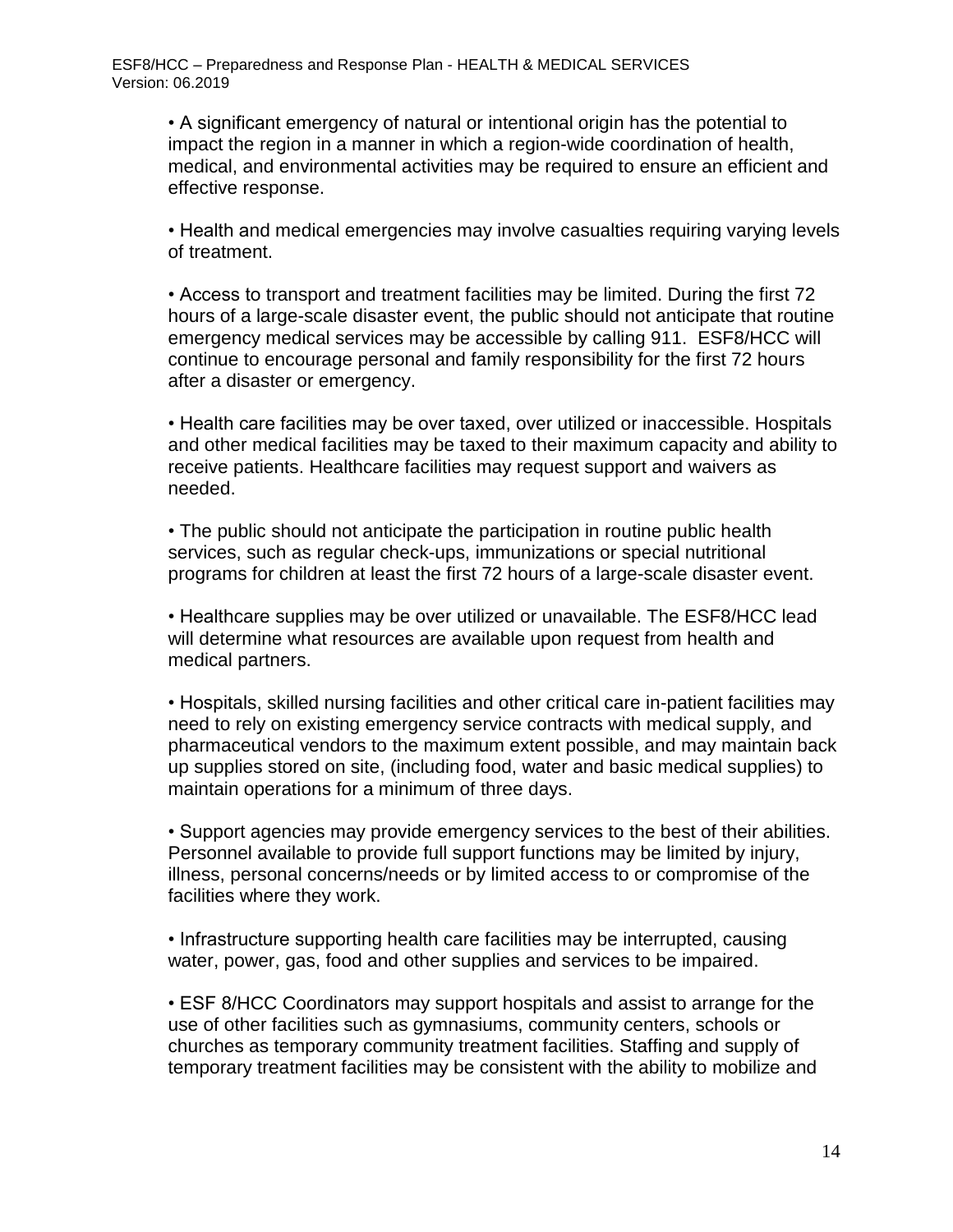transport staff and supplies from other medical facilities, temporary employment agencies, volunteers, or private medical suppliers and may take up to 72 hours.

• An emergency may pose a threat to the psychological and emotional well being of citizens that may result in a significant increase in demand on community mental health agencies. Local mental health resources, coordinated through Southwest Behavioral Health Services, represent a limited response capability and may require supplementation with state and federal resources. The Southwest Utah Mental Health Response Team can be activated upon request by either the ESF8 lead or the Southwest Behavioral Health lead.

• An emergency may result in casualties that significantly exceed daily capabilities of County Deputy Medical Examiner/Investigators for identification, documentation and disposition of fatalities and assistance may be requested from the Medical Examiners Office.

• An emergency may require the triage and treatment of large numbers of individuals which will have a direct impact on regional hospitals and health care facilities. Surge triage plans are the responsibility of the individual hospitals located in Southwest Utah.

• An emergency may require the isolation or quarantine of individuals in their home or in temporary facilities. Isolation and Quarantine plans have been developed in separate documents and exercised periodically.

• An emergency that may require the isolation or quarantine on tribal lands should be coordinated with the affected tribal authority and the CDC.

• An emergency that may require the isolation or quarantine of passengers on planes, trains or buses may be coordinated with the appropriate airport authorities, FCC and the CDC, and are be detailed in the SWUPHD Infectious Disease Emergency Response Plan Annex.

• An emergency may require implementation of public health measures to contain and control a communicable disease or spread of environmental hazard.

• An emergency may also impact neighboring counties and health departments thereby limiting the availability of mutual aid.

• Each agency responding to emergencies under ESF 8/HCC may contribute to the overall response capability but will retain control over its own facility or agency resources and personnel. The ESF8/HCC Response Plan is here to support response capacity and capabilities at individual facilities and agencies.

• State and federal emergency response assets may be limited and deployment may occur well after the initial local request has been made through the EOC.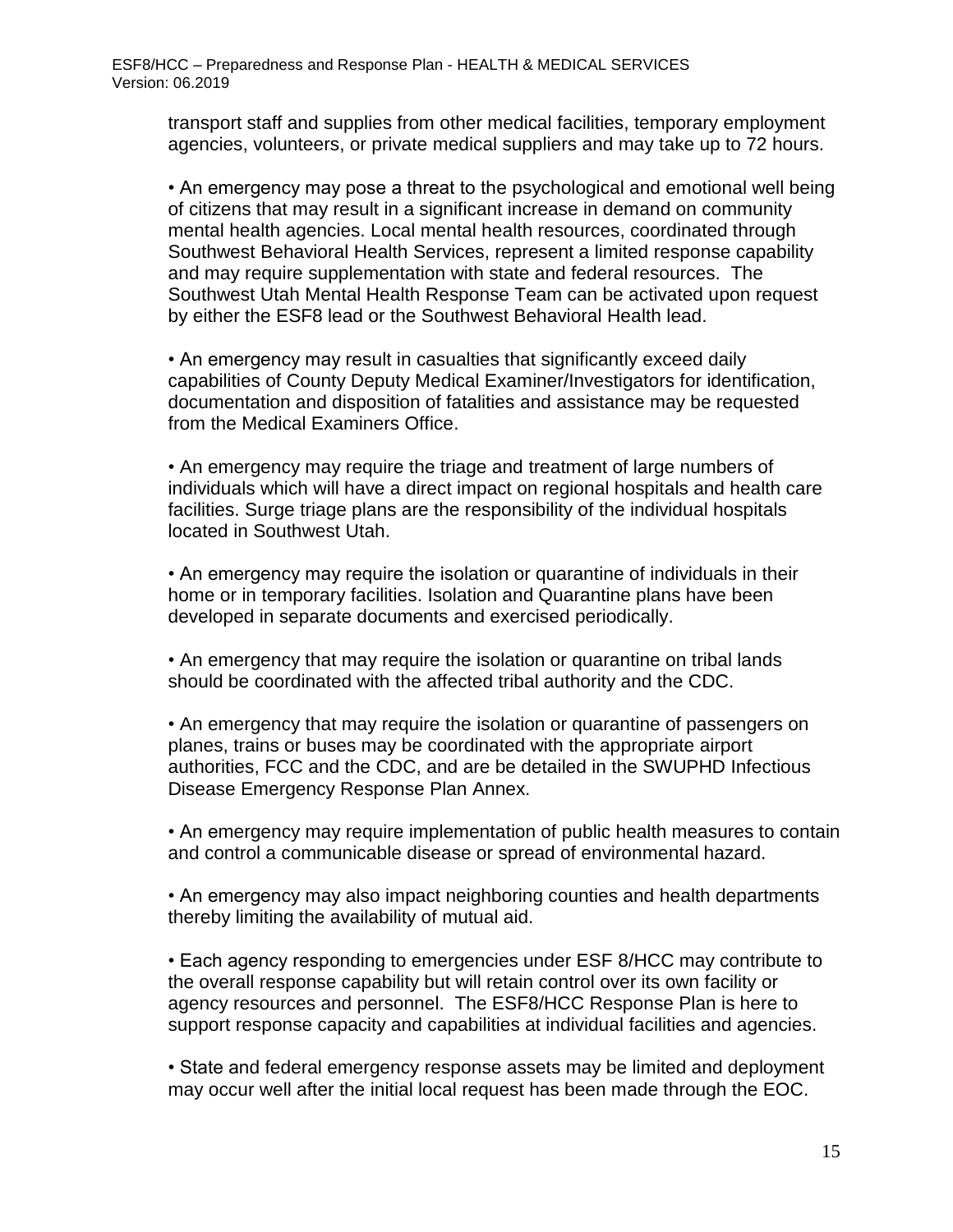• Emergency medical, health and medical examiner services will be restored to normal during the recovery period as soon as practical and within the limitations and capabilities allowed of affected agencies and facilities following the emergency.

• In monitoring the scalability of an incident, if it is likely to exceed the surge capacity of local facility or agencies capabilities, it may be necessary to maintain close contact with the Utah Department of Health (UDOH) and the Utah State EOC to expedite requests for outside assistance and resources. These entities are a support to the Local EOC and not an authority in the ESF8/HCC response.

### **Crisis Standards of Care**

Individual hospitals will activate the Crisis Standards of Care when the decision is made internally in the facility following the protocols of the facility.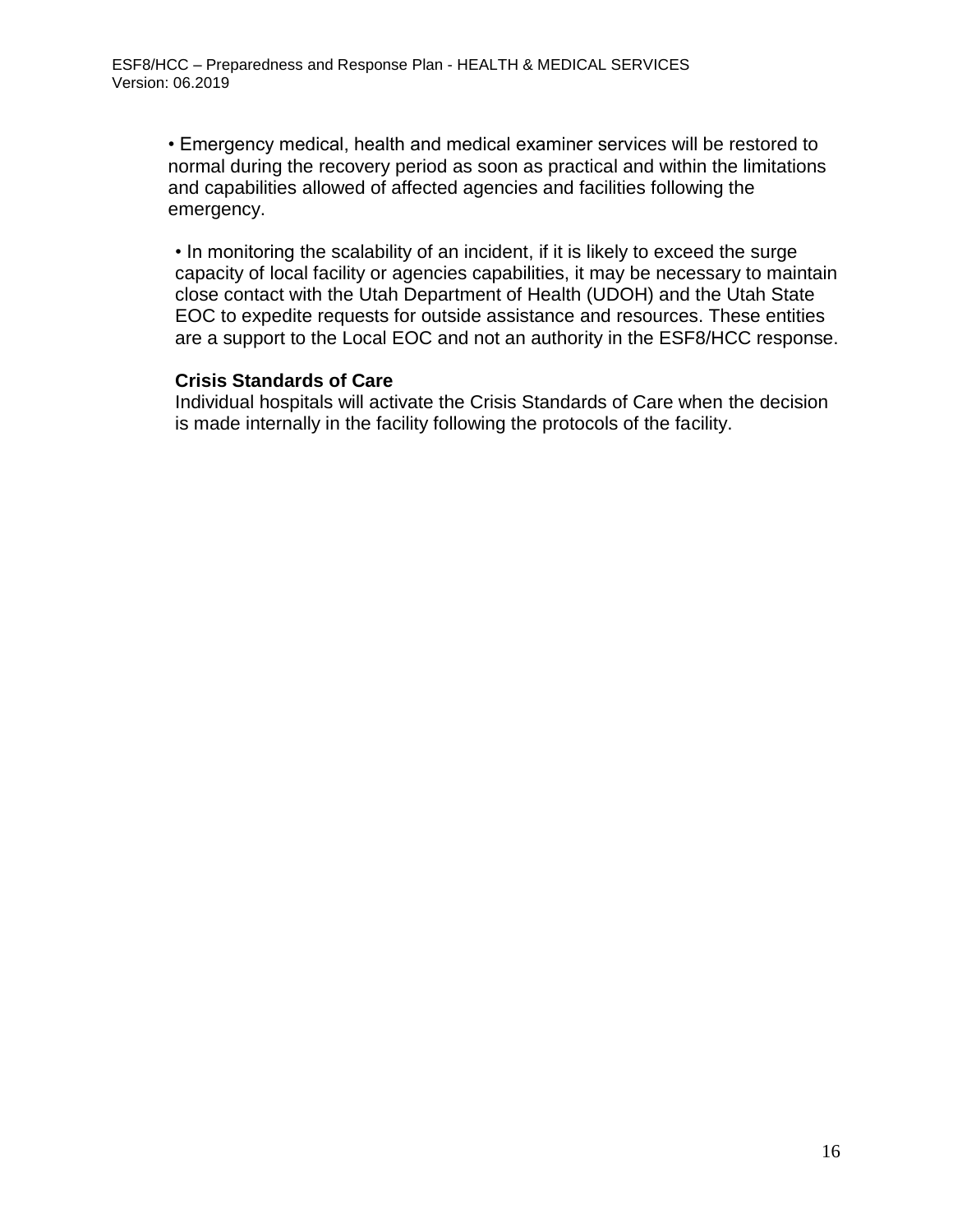#### <span id="page-16-0"></span>**Limitations**

- 1. It is the policy of the Southwest ESF8/HCC Coalition in the county to assist as needed but no guarantees are implied by this plan. Because local government assets and systems may be limited by damage, destroyed, or overwhelmed, the ESF8/HCC Coalition and its partners can only endeavor to make a responsible effort to respond based on the situation, information, and resources available at the time. Decision of response and activation will be determined by the event of the emergency.
- 2. Every effort will be made to respond to the emergency/disaster and make decision based on the event of the emergency.
- 3. Adequate funding is needed to support this function and its programs. The performance of the assigned tasks and responsibilities will be dependent on resources, appropriations and funding to support the plan. Lack of funding may degrade the services envisioned under this function.

<span id="page-16-2"></span><span id="page-16-1"></span>

| <b>Hazard</b>                                      | <b>Relative Risk</b> | <b>Score Rank</b> |
|----------------------------------------------------|----------------------|-------------------|
| Wildfire                                           | 2.18                 |                   |
| Flood                                              | 1.98                 | 2                 |
| Pandemic Flu                                       | 1.90                 | 3                 |
| <b>Severe Winter Storm</b>                         | 1.57                 | 4                 |
| <b>Industrial Plant Explosion</b>                  | 1.54                 | 5                 |
| <b>Factory Chemical Spill</b>                      | 1.43                 | 6                 |
| <b>Extreme Heat Event</b>                          | 0.99                 | $\overline{7}$    |
| Drought                                            | 0.75                 | 8                 |
| Communicable Disease Outbreak                      | 0.63                 | 9                 |
| Dam Failure                                        | 0.55                 | 10                |
| <b>Aerosolized Anthrax</b>                         | 0.55                 | 11                |
| Thunderstorm & Lightning                           | 0.32                 | 12                |
| Landslide                                          | 0.28                 | 13                |
| Tularemia                                          | 0.26                 | 14                |
| <b>Vectorborne Disease</b>                         | 0.26                 | 15                |
| <b>Emergent Disease</b>                            | 0.24                 | 16                |
| Windstorm                                          | 0.23                 | 17                |
| <b>Food Supply Contamination</b>                   | 0.21                 | 18                |
| <b>Mass Casualty HazMat Incident</b>               | 0.21                 | 19                |
| <b>Pneumonic Plague</b>                            | 0.19                 | 20                |
| <b>Sewer Failure</b>                               | 0.19                 | 21                |
| Intentional Food Contamination                     | 0.18                 | 22                |
| Intentional Water Contamination 0.18               |                      | 22                |
| <b>Train Accident-Chemical Release</b>             | 0.17                 | 24                |
| Table 5: Joint Risk Assessment March 2019 by Value |                      |                   |

### **Emergency/Disaster Conditions and Hazards**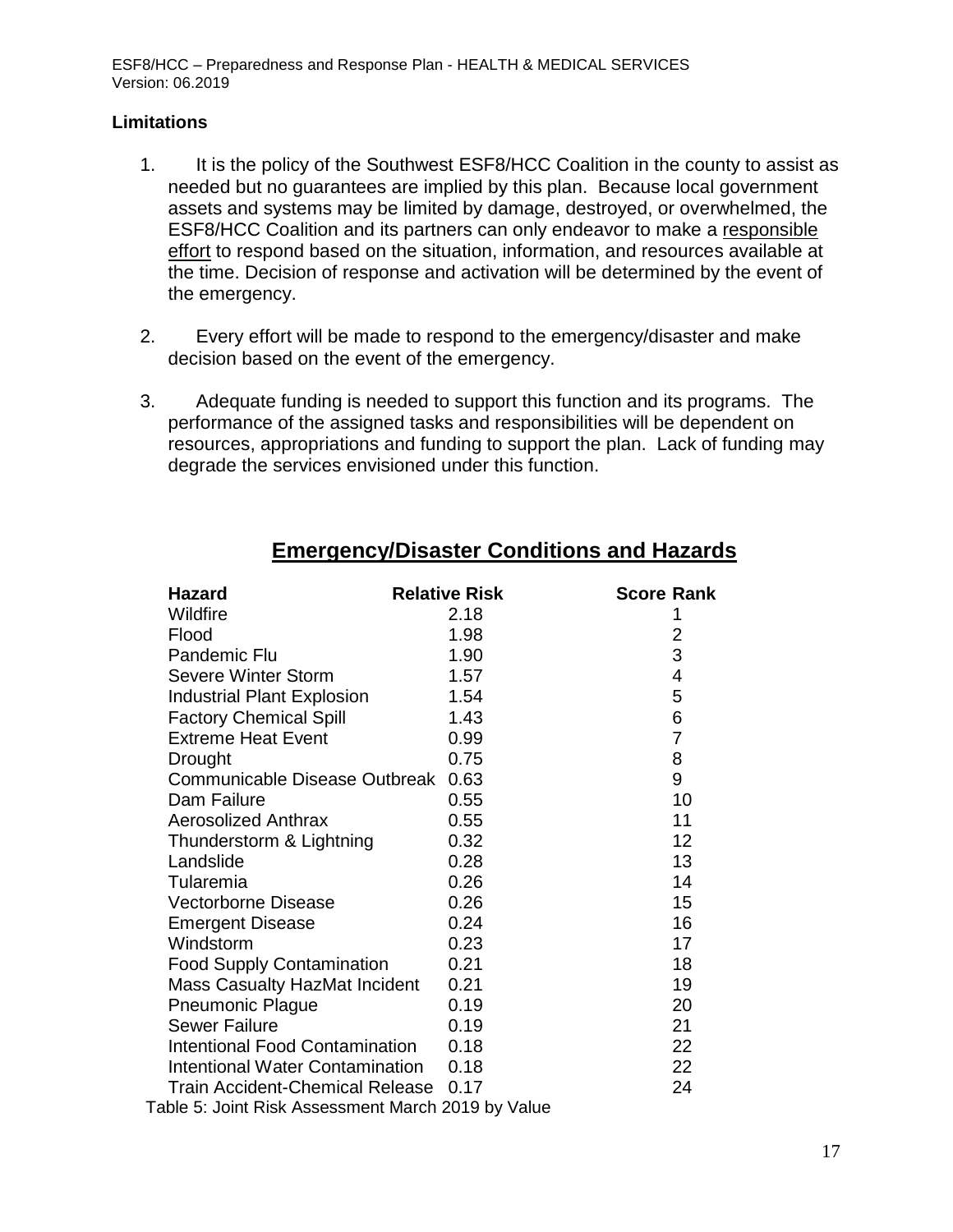## **Resource Assessment**

<span id="page-17-0"></span>

| Item                                                                | <b>Notes</b>                                                                                                                                                                                                                                                                                                                                                                                                                                                                                                                                                                                                                                                                                                                                                                  |
|---------------------------------------------------------------------|-------------------------------------------------------------------------------------------------------------------------------------------------------------------------------------------------------------------------------------------------------------------------------------------------------------------------------------------------------------------------------------------------------------------------------------------------------------------------------------------------------------------------------------------------------------------------------------------------------------------------------------------------------------------------------------------------------------------------------------------------------------------------------|
| <b>EMS Mutual Aid Plan</b>                                          | Specifies request process, commitment, notification, etc. between<br>EMS agencies and details other services/assets. Include any written<br>MOA/MOU and other agreements.                                                                                                                                                                                                                                                                                                                                                                                                                                                                                                                                                                                                     |
| Public Health Behavioral Health Plan                                | Including identification of population at risk, community support,<br>screening, access to services, treatment.                                                                                                                                                                                                                                                                                                                                                                                                                                                                                                                                                                                                                                                               |
| <b>EMS Behavioral Health Plan</b>                                   | Includes critical incident stress support, access to information about<br>normal stress responses, psychological first aid training, and<br>professional behavioral health support to providers. Ideally, this<br>should also include tracking and follow up of at-risk employees after<br>critical incidents.                                                                                                                                                                                                                                                                                                                                                                                                                                                                |
| EMS IS/IT System Failure/ Compromise Plan                           | Includes downtime, cyberattacks (e.g. denial of service attack on 911),<br>redundancy measures, training, PHI substitutions, and recovery<br>measures.                                                                                                                                                                                                                                                                                                                                                                                                                                                                                                                                                                                                                        |
| Public Health Legal/ Regulatory Plan                                | Defines powers of State vs. local jurisdictions and local ordinances that<br>may affect disaster response (e.g. disaster declarations, emergency<br>orders, seizure powers, isolation and quarantine, changes to usual<br>rules/requirements in disasters)                                                                                                                                                                                                                                                                                                                                                                                                                                                                                                                    |
| Public Health Medical Countermeasures Plan                          | Include mass vaccination/prophylaxis (closed and open PODs),<br>Chempack, and plans for receipt and distribution of other<br>countermeasures from the SNS and other assets.                                                                                                                                                                                                                                                                                                                                                                                                                                                                                                                                                                                                   |
| EMS Active Shooter/ Armed Assailant/ Active<br>Threat Response Plan | Documents integration with law enforcement during response to<br>active shooter/blast event scenes prioritizing access to victims, the<br>role of EMS providers, mass triage, rapid interventions including<br>hemorrhage control, early evacuation, and treatment/transport.                                                                                                                                                                                                                                                                                                                                                                                                                                                                                                 |
| EMS Alerting/ Notification Plan                                     | Describes alert and notification of the following during an incident for<br>public safety and private sector based systems: 911 PSAP/dispatch<br>centers, area hospitals, and EMS supervisors/management/ medical<br>direction staff. Should including any indicators/triggers for activation<br>of MCI plan.                                                                                                                                                                                                                                                                                                                                                                                                                                                                 |
| EMS HAZMAT/ Decontamination Plan                                    | Describes roles of EMS and Fire including agent identification, setting<br>up hot, warm and cold zones, capability for mass decontamination,<br>and use of medical countermeasures for chemical, biological and<br>radiological incidents. Include use of available antidotes (including<br>CHEMPACK reference). Addresses delivery of contaminated patients to<br>specialty care hospitals when needed and available.                                                                                                                                                                                                                                                                                                                                                        |
| <b>EMS Infectious Disease Plan</b>                                  | Includes guidelines for situational awareness and notification of<br>outbreaks associated with seasonal and emerging infectious disease<br>agents, dispatch communication to crews, hospitals and PH, personal<br>protective equipment, infection prevention and control measures,<br>specialized transport and response protocols to tiered levels of<br>treatment facilities.                                                                                                                                                                                                                                                                                                                                                                                               |
| <b>EMS Patient Tracking and Movement Plan</b>                       | Documents the responsibilities of EMS/PH/Hospitals/EM for tracking<br>incident-related patients and during patient redistribution activities or<br>patient reception activities (e.g. NDMS) in the area. Urban areas<br>should reflect secondary patient movement to achieve load-balancing<br>between hospitals. Rural areas should specify plans to obtain EMS<br>support (including multi-model options- marine, air, ground<br>transports, rotor-wing) to transport multiple patients to other<br>receiving facilities from the overloaded local facility. (NOTE: this may<br>be the same plan as developed under "Coalition Resources"). Should<br>specify policies/procedures for MCI tracking versus healthcare facility<br>evacuation patient tracking of transports. |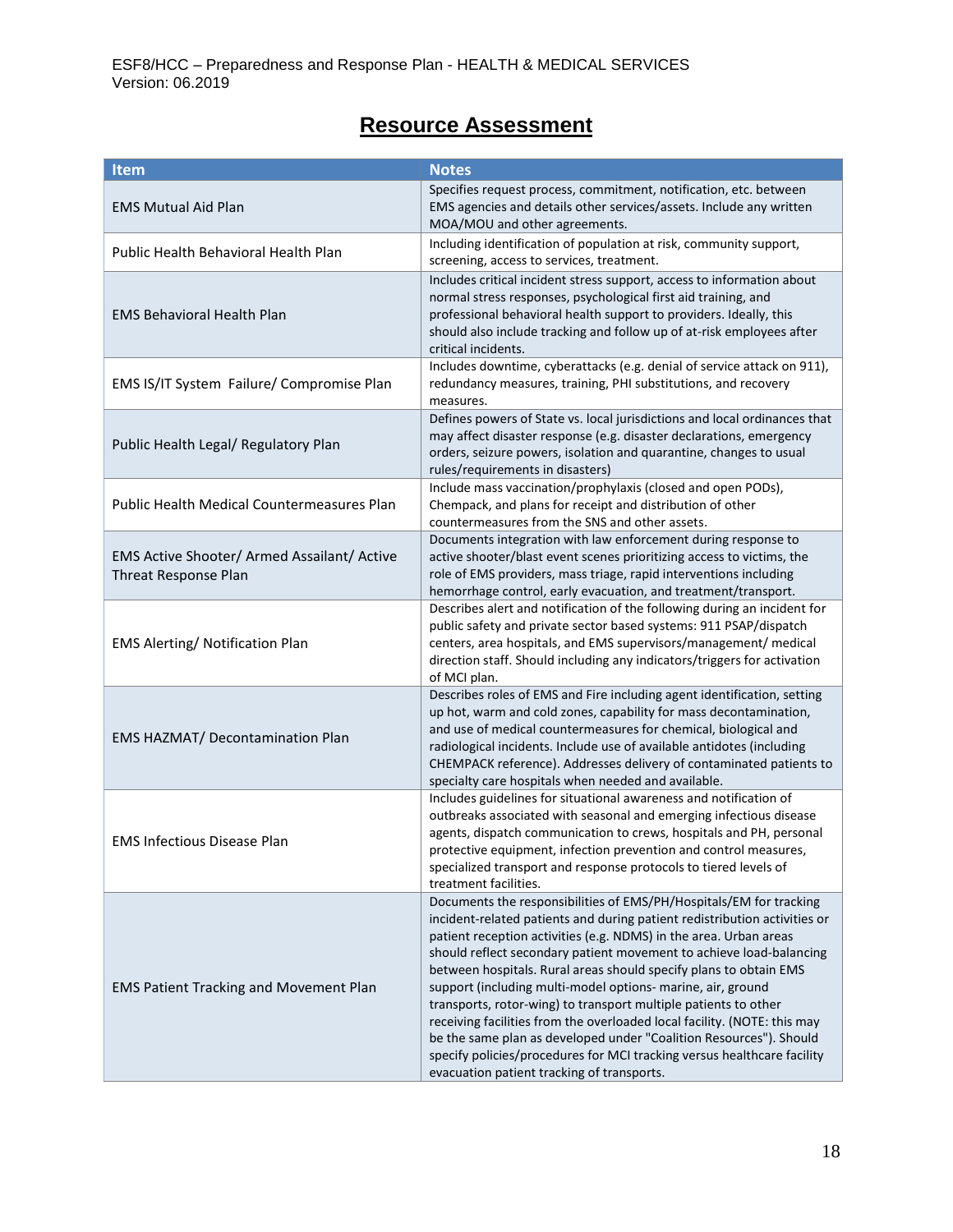| Hospital COOP, Recovery/Business Continuity<br>Plan         | Hospital continuity of operation (COOP) plans may help address HVAC,<br>IT/EMR, utility, potable water, power, fuel, vendor / supply chain,<br>food, communications, transportation, and other issues. Facility plans<br>should incorporate these issues with detailed mitigation/redundancy<br>planning, staffing plans, and structural / damage assessments.                                                                   |
|-------------------------------------------------------------|----------------------------------------------------------------------------------------------------------------------------------------------------------------------------------------------------------------------------------------------------------------------------------------------------------------------------------------------------------------------------------------------------------------------------------|
| <b>Public Health Access and Functional Needs</b><br>$Plan*$ | Defines populations in the community at risk of potential access/care<br>based on emPOWER and other databases, demographic information,<br>coordination with renal and other patient networks, liaison with<br>cultural and advocacy groups and defining challenges and solutions for<br>the needs of specific populations in relation to access to care,<br>appropriate shelter accommodations, transport, and treatment needs. |
| Public Health Alternate Care Systems/Sites<br>Plan          | Including telephonic/telemedicine, screening/early treatment, and<br>non-ambulatory care – EM and hospitals will have contributing<br>responsibilities.                                                                                                                                                                                                                                                                          |
| Public Health Mass Mortuary/Fatality Plan                   | Includes role of the facilities, medical examiner/coroner and roles and<br>responsibilities of the local agencies.                                                                                                                                                                                                                                                                                                               |

Table 5: Top 15 Gaps identified in 2019 Resource Assessment

## **Roles and Responsibilities**

<span id="page-18-0"></span>The following organizations may endeavor to complete, to the best of their abilities the objectives listed below:

### <span id="page-18-1"></span>**Southwest Utah Public Health Department (SWUPHD)**

- Establish and maintain ongoing communication through the SWUT communication plan with health, medical, environmental, and response partners during an emergency.
- Facilitate and coordinate with the County ESF8/HCC Coalition members to effectively manage decisions and health and medical resources during emergencies and disasters.
- Assess the Public Health impact and potential consequences posed by an emergency and determine appropriate public health course of action.
- Provide leadership and direction in responding to a health emergency in the community consistent with the authority of the Local Health Officer.
- Support and counsel regional and tribal leaders and elected officials making policy decisions during incidents with public health consequences.
- Direct the development and dissemination of health messages to the public, media, and response partners. With engagement of the SWUPHD PIO, regional response agencies may assist in these efforts.
- SWUPHD PIO may support regional and tribal leaders and elected officials in responding to local public information and media relations needs.
- Coordinate and direct isolation, quarantine, social distancing and other control measures required by an outbreak of disease.
- Coordinate and direct mass vaccination and antibiotic dispensing operations during public health emergencies.
- Coordinate the health assessment of and response to food safety, water quality, and sanitation emergencies.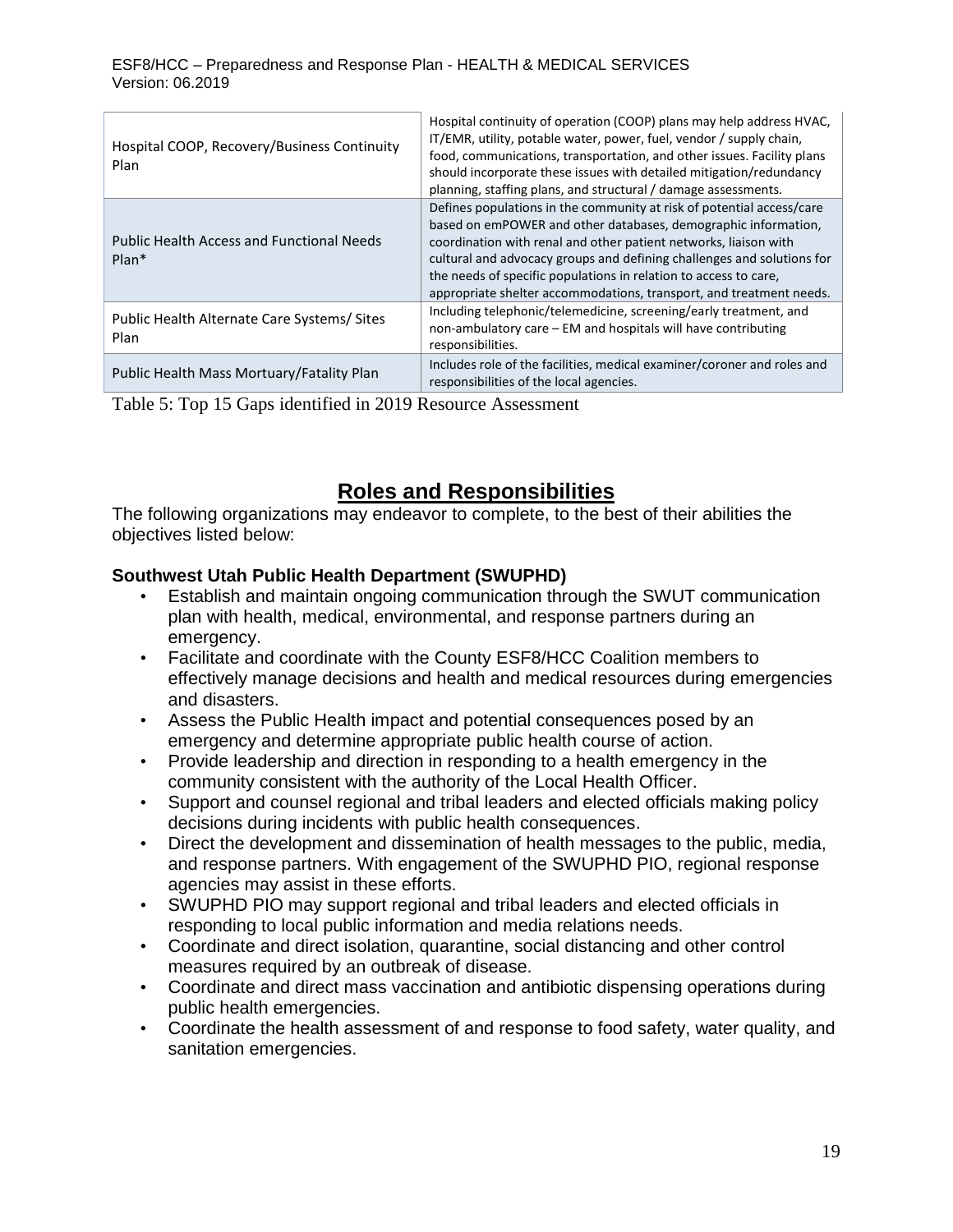- Coordinate and collaborate with community response agencies in identifying environmental impact, remediation, and recovery activities necessitated by the emergency or disaster.
- Coordinate medical resource requests from the ESF8/HCC Coalition (one in each county) to supplement local capacity. This may include SWUPHD and HCC resources, Medical Countermeasure Supplies, Strategic National Stockpile, and other state and federal sources.
- Provide medical advice and treatment protocols to EMS, hospital, and health care providers during a public health emergency.
- Support Southwest Behavioral Health Center and the Southwest Utah Mental Health Response Team and the American Red Cross in meeting district wide mental health services in an emergency or disaster.
- Assist in coordination of regional critical incident stress management for first responders through Utah State Critical Incident Stress Management Team (CISMT).
- Provide epidemiological surveillance, case investigation, and follow-up to control infectious disease, including acts of bioterrorism, disease outbreaks and outbreaks of food borne illness.
- Establish surveillance systems to monitor health and medical conditions in the community, conduct field investigations, provide health, medical and environmental consultation, and develop appropriate prevention strategies.
- Support evacuation plans throughout the county in coordination with the American Red Cross and Utah State Plan ESF 6 Mass Care, Housing and Human Services agencies. Public Health's role in evacuation planning and response will focus on assisting with environmental health provisions and surveillance for disease outbreaks at temporary shelters.
- Coordinate laboratory services for identification required to support health, emergency medical services, and first responders
- Coordinate as needed the response of regional veterinarian services and animal care groups in an emergency.
- Collaborate with partners who coordinate activities assisting with vector-borne concerns in public health emergencies.
- Coordinate with and provide technical assistance to organizations that provide services and support to vulnerable populations on an ongoing basis. Assist these organizations with planning and response activities to ensure the services they provide to vulnerable populations are maintained during emergencies. Help those agencies or organizations to plan and prepare for a health or medical emergency related to a disaster or other emergency need.
- Coordinate with local funeral directors and the Southwest Utah Region Deputy Medical Examiners/Investigators regarding the filing of death certificates.
- Conduct regular exercise and trainings to increase capacity and capabilities of ESF 8/HCC collaborative partners

### <span id="page-19-0"></span>**Office of Vital Records**

- The SWUPHD Office of Vital Records will maintain a system for keeping records of incident related deaths resulting from an emergency or disaster.
- Coordinate with local funeral directors, physicians and the Southwest Utah Region Deputy Medical Examiners regarding the filing of death certificates and issuing of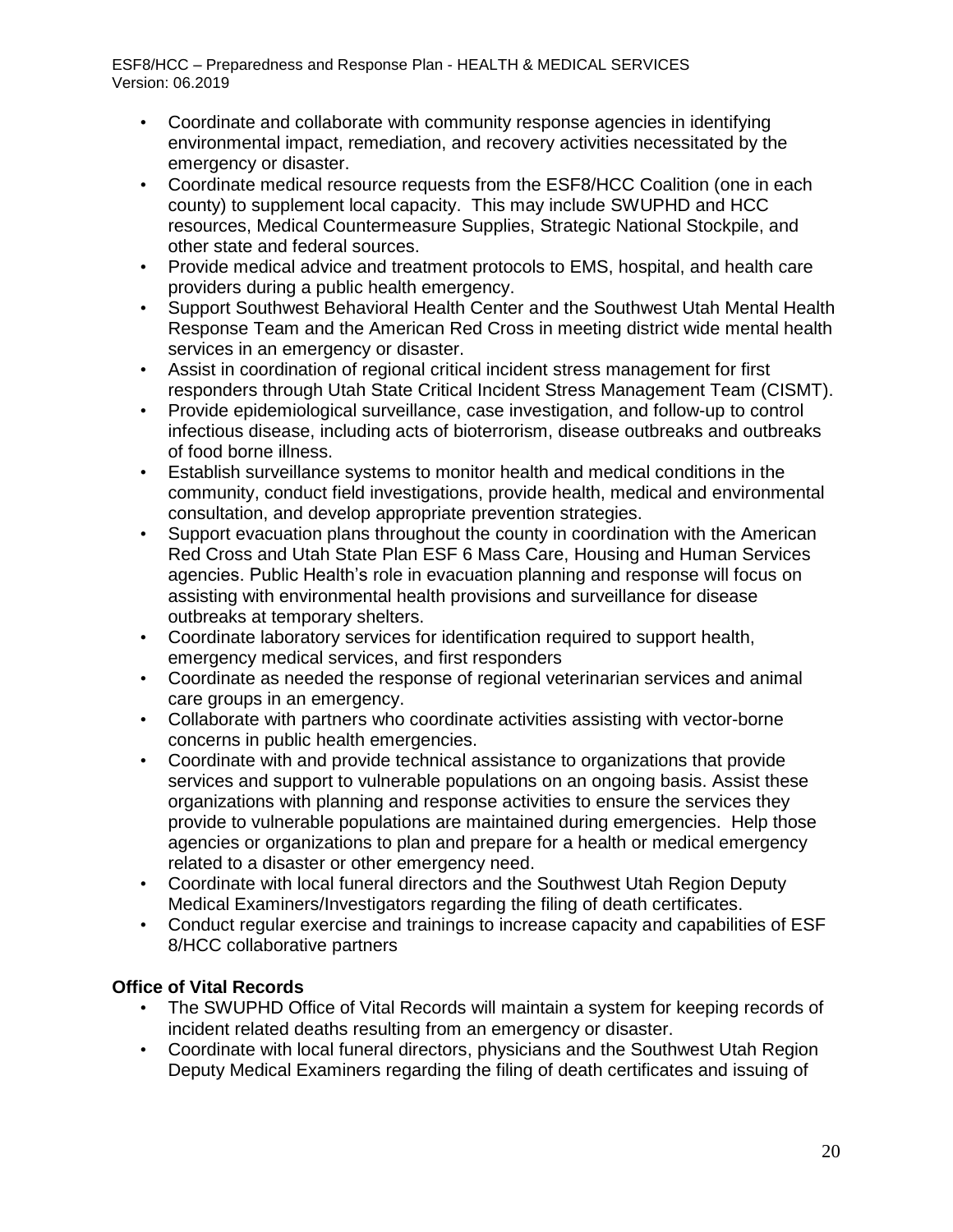cremation / burial transit permits for fatalities resulting from an emergency or disaster.

### <span id="page-20-0"></span>**The Deputy Medical Examiners and Investigators**

- Investigate and determine the cause and manner of deaths resulting from an emergency or disaster event.
- Coordinate the disposition of casualties resulting from an emergency or disaster
- Maintain the official log of reported and confirmed deaths resulting from an emergency incident
- Serve as the lead agency for the release of information regarding deaths resulting from an emergency.

### <span id="page-20-1"></span>**Southwest Utah Region Hospitals**

- Provide primary medical care in an emergency consistent with the Local Hospital Emergency Response Plan.
- Follow communications protocols. Maintain communications with 'Hospital Control' and provide information to ESF8/HCC leads upon request.
- Collaborate with ESF8/HCC leads to assure the effective use of available hospital bed capacity.
- Activate surge capacity and capability plan to meet trauma and burn patient care needs.
- Activate plans to meet initial isolation of hospital patients with communicable disease.
- Incorporate facility evacuation as a component of hospital emergency plans. Coordinate development and actual protocols of hospital facility evacuation with ESF8/HCC and first response agencies.
- Advise the Healthcare Coalition (HCC) on policy decisions that may arise during emergencies and disasters.
- Coordinate with the Healthcare Coalition (HCC) to ensure appropriate assessment and distribution of medical resources.
- Collaborate with SWUPHD in developing and releasing information about the incident to the public and media.
- Coordinate directly with EOCs of the cities and county in which they are located for non-medical equipment, supply or service needs according to the hospital emergency operations plan.
- Update Utah Hospital Resource and Medical System (UHRMS) web site upon request and during emergencies.
- Coordinate communications among regional hospitals.
- Direct EMS transport of patients from the field to regional hospitals in a mass casualty incident.
- Notify SWUPHD Health Officer of emergencies impacting the hospital system.
- Coordinate with ESF8/HCC to identify medical equipment and supply needs and communicate those needs as appropriate.
- Identify and communicate the hospital capacity issues that may arise during emergencies.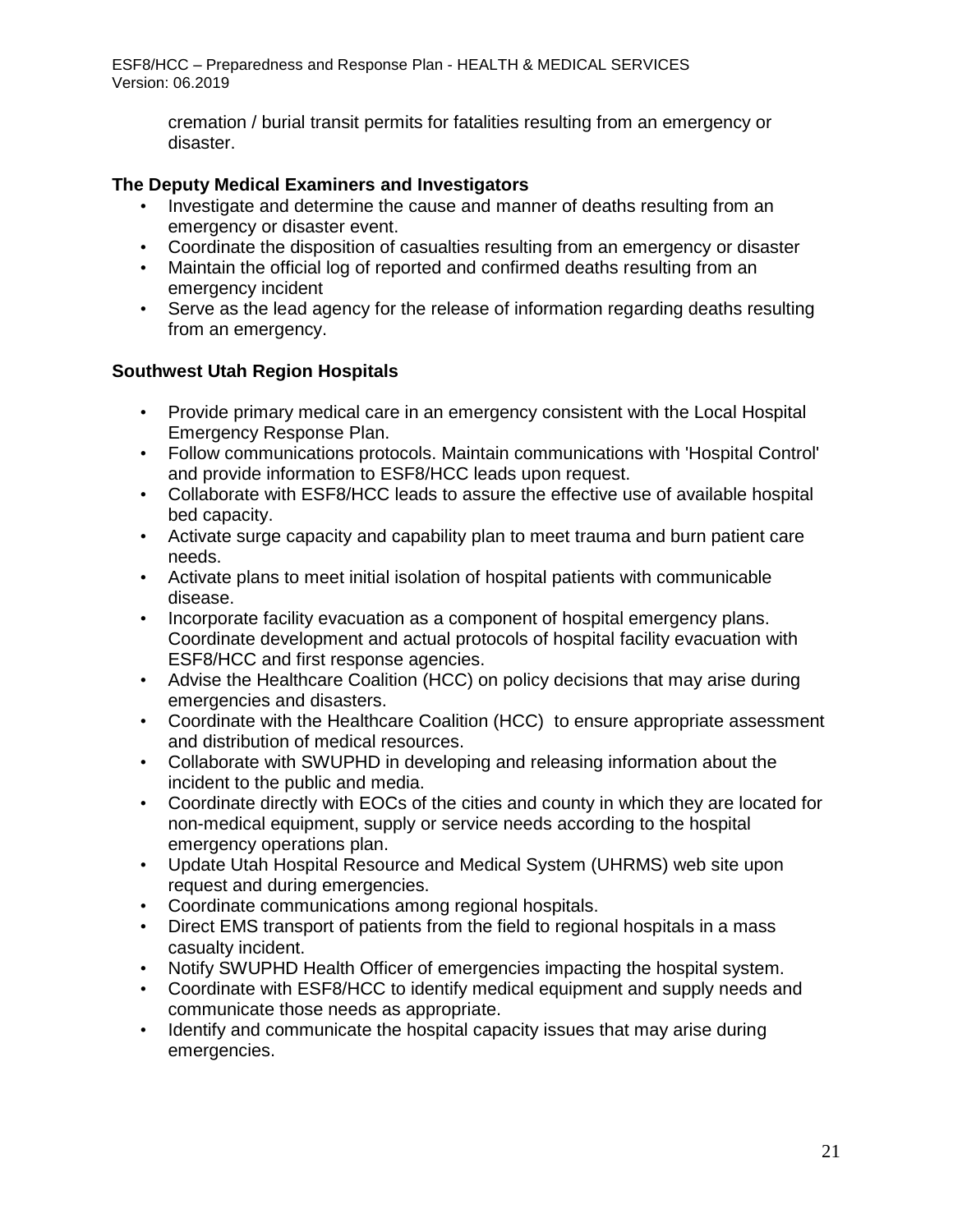- Coordinate facility evacuation plans and protocols. Direct the planning and response components of patient transport during evacuation events. Request to evacuate patients out of Southwest Utah Region, as needed.
- Track patient transfer according to protocols.
- Participate in exercises and trainings to increase collaboration within SW UT region

Notify ESF8/HCC leads that a multiple casualty incident or other system wide emergency has occurred. Hospital control may also notify the SWUPHD Health Officer of:

Nature of the emergency or problem Projected number of patients, if known

Hospital status or needs

### <span id="page-21-0"></span>**Emergency Medical Services (EMS)**

- Respond to emergency medical incidents in the field.
- Provide initial patient assessment, treatment triage and transport of ill or injured patients.
- Prioritize treatment and transport of patients from an incident involving multiple patients.
- Support local hospitals as needed in planning for and responding to evacuations of hospital facilities.
- Follow the patient care procedures established by the EMS director. Paramedics may receive medical direction from their local Hospitals.
- Help to coordinate Stress Management program support to emergency medical service providers.
- Report fatalities to the Deputy Medical Examiner before moving or transporting fatalities from an incident site. The Deputy Medical Examiner may provide specific guidance on preserving the incident site and the disposition of victims.
- Communicate needed support and resources to the ESF8/HCC leads.
- Participate in ESF8/HCC training and exercise events to strengthen capacity and capabilities of Southwest Utah.

### <span id="page-21-1"></span>**Private Medical Facilities**

This includes but is not limited to: Clinics, Community Care Centers, Surgical Centers, Long-term Care, Rehabilitation Centers, Dialysis Centers

- Activate Emergency Plan as needed.
- Communicate to Staff and others for support.
- Maintain operations as much as possible to maintain access to care for patients.
- Assist patients with needed supplies to maintain their health during an emergency.
- Report situational awareness to ESF8/HCC leads.
- Request support from ESF8/HCC as needed.
- Participate in ESF8/HCC training and exercise events.

### <span id="page-21-2"></span>**American Red Cross**

- Assist in disseminating official information or warnings, when feasible.
- Assist in coordination of volunteer agencies relief efforts.
- Provide support to Southwest Utah Region Department EOCs in providing food and drinking water to support emergency workers at temporary treatment centers and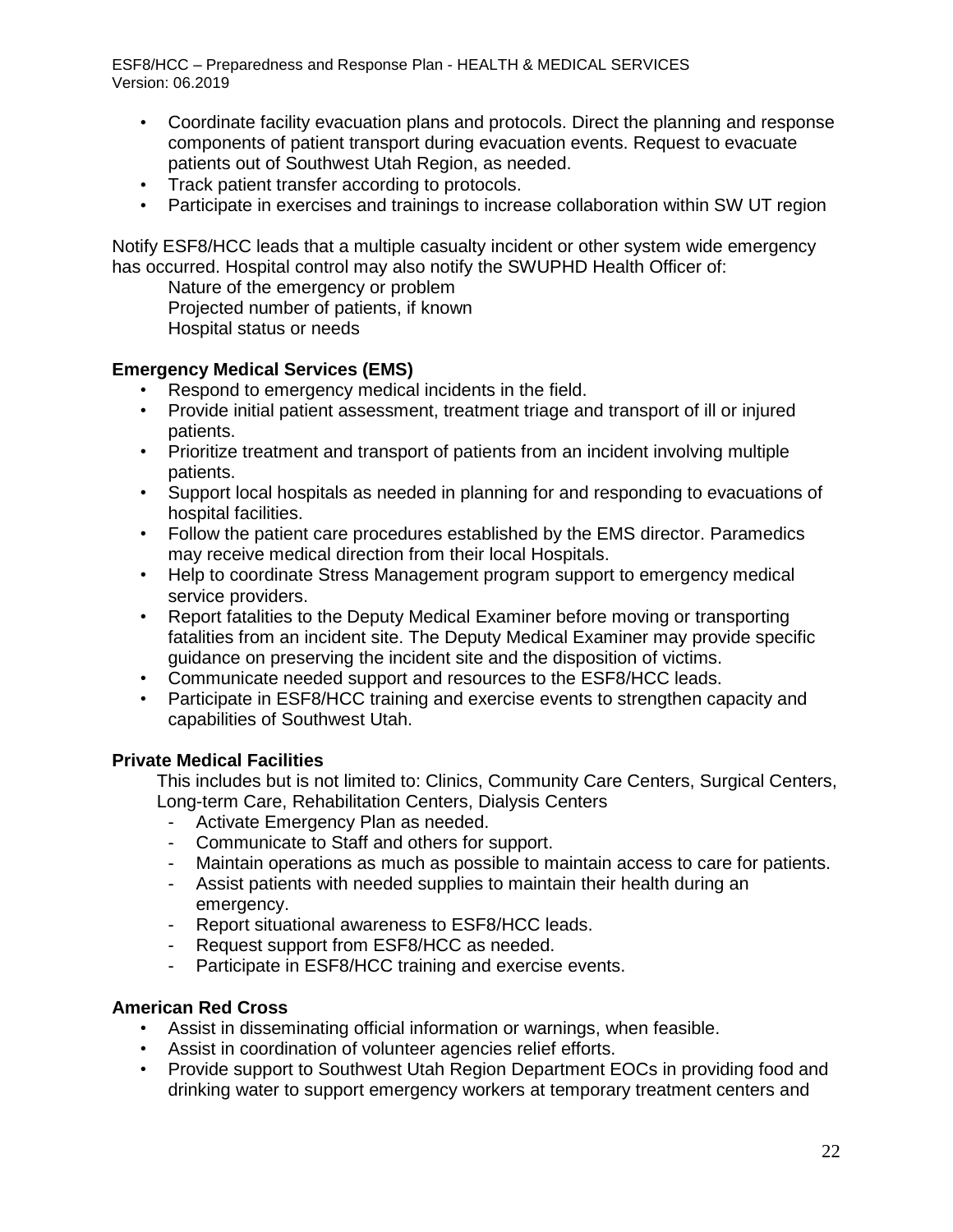incident sites as volunteer staffing and resources allow, consistent with the County Disaster Plan.

- Provide emergency first aid and Disaster Health Services, as availability, training, and skills allow according to Red Cross Health Services protocols.
- Assist with emergency medical support needs at temporary treatment centers, as availability, training, and skills allow according to Red Cross Health Services protocols.
- In coordination with Southwest Behavioral Health Center, provide Disaster Mental Health Services to the community as volunteer staffing allows.
- Carry out all ESF6 Mass Care functions as far as possible.
- Participate in ESF8/HCC training and exercise events.

### <span id="page-22-0"></span>**Southwest Behavioral Health Center**

- Coordinate the delivery of community mental health services and crises response consistent with the Southwest Behavioral Health Center's Mental Health Emergency Disaster Response Plan.
- Coordinate with the Southwest Utah Service Center regarding the provision of American Red Cross Disaster Services.
- Assist SWUPHD and the Healthcare Coalition (HCC) with preparedness and administrative activities including coordination of preparedness planning and communication among hospitals regarding psychological first aide.
- Participate in ESF8/HCC trainings and exercise events if possible.

### <span id="page-22-1"></span>**Utah State Poison Center**

- Provide 24-hour telephone information to health care providers and the public with information regarding any and all chemicals, "poisons", and suspected poisonings.
- Provide on-line poison information and first aid intervention to non-English speakers in 140 languages utilizing Language Line Services.
- Provide information regarding environmental and toxicological concerns to ESF-8 response agencies.

### <span id="page-22-2"></span>**Local Law Enforcement**

- Be responsible for assuring the safety and security of field operations including EMS, health and medical partners and community-based dispensing and vaccination activities to the best ability of the agency.
- Provide crowd control at scene of an emergency or at the site of health and medical field operations.
- Provide emergency traffic routing information and establish a traffic control plan at the scene of an emergency or site of health and medical field operations.
- Participate with ESF8/HCC in the development of a regional SWUPHD-Law enforcement team to assist the delivery and enforcement of isolation and quarantine orders.
- Coordinate with the Deputy Medical Examiner's Office regarding incident site preservation, crime scene investigation, and remove of victims and remains.
- Participate in ESF8/HCC trainings and exercise events if possible.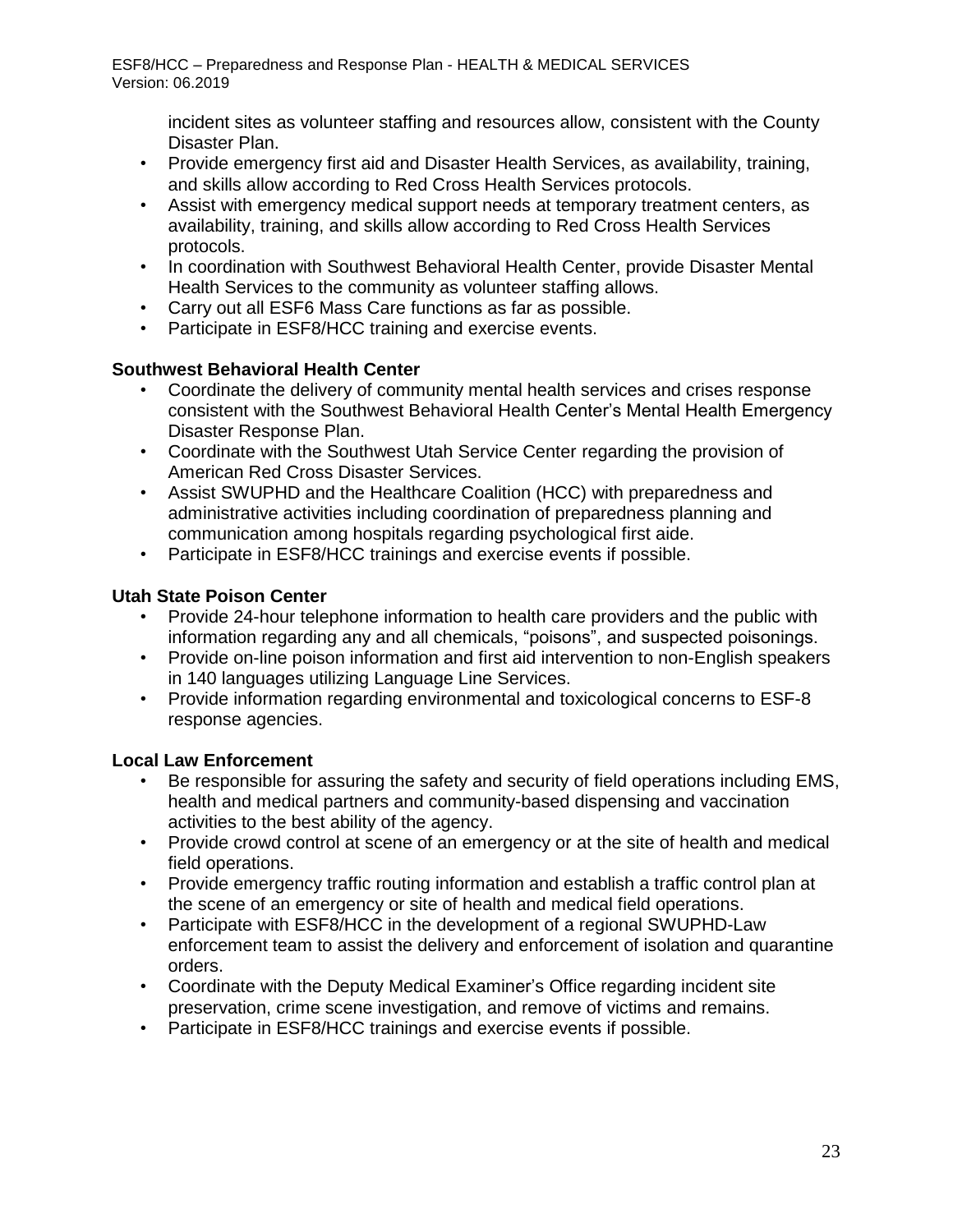## **Concept of Operations**

#### <span id="page-23-1"></span><span id="page-23-0"></span>**General**

While incidents may vary in size and significance, the population density of Washington County can magnify the potential impact of an event in that part of the region. An effective and efficient response to an event in Southwest Utah requires coordination among health facilities, medical services, and all supporting agencies. Southwest Utah ESF8/HCC will follow the HHS medical Surge capability and Capability guidelines identified in, *A Management System for Integrating Medical and health Resources During Large-Scale Emergencies.* ESF8/HCC leads are the central point for notification of an event requiring response by ESF8/HCC agencies and partners. As needed, SWUPHD may conduct a situation assessment, initiate surveillance and monitoring activities as needed, and notify appropriate ESF8/HCC support agencies. When the County and/or City EOC or other EOCs are activated (such as hospital EOC), SWUPHD may assist coordinate staffing of these facilities by appropriate ESF 8/HCC partner representatives according to facility policy.

If an emergency or disaster requires response by public health, SWUPHD may activate the Southwest Utah Public Health EOC. SWUPHD may establish an incident command model consistent with the response and resources required by an event. In a natural occurring disease outbreak, the incident commander will be a representative from SWUPHD. Incident response may be guided by plans such as the Southwest Utah Pandemic Plan, the SWUPHD All Hazard Emergency Operations Response Plan and its annexes, the County Emergency Operation Plan with its ESF functions, and the response plans of other supporting agencies.

ESF8/HCC may coordinate with ESF8/HCC facilities and agencies to assure the effective use of local medical resources and determine additional medical resource requirements. If needs cannot be met locally, SWUPHD may transmit a request for assistance through the County EOC or other Region Coordination Center in Southwest Utah Region to the State of Utah. If the State is unable to meet these needs, the state may forward the request to the Federal government. Examples of request that might result in a Federal response are the resources represented by elements of the National Disaster Medical System or the Strategic National Stockpile. Government, private and non-profit organizations may be requested to support the regional medical health, mental health and environmental emergency response by providing resources and support consistent with their capabilities.

Investigation into the means and cause of death resulting from an emergency or disaster is the domain of the Utah State Medical Examiner's Office. The County Deputy Medical Examiner/Investigator may supervise the recovery and final disposition of fatalities in the county.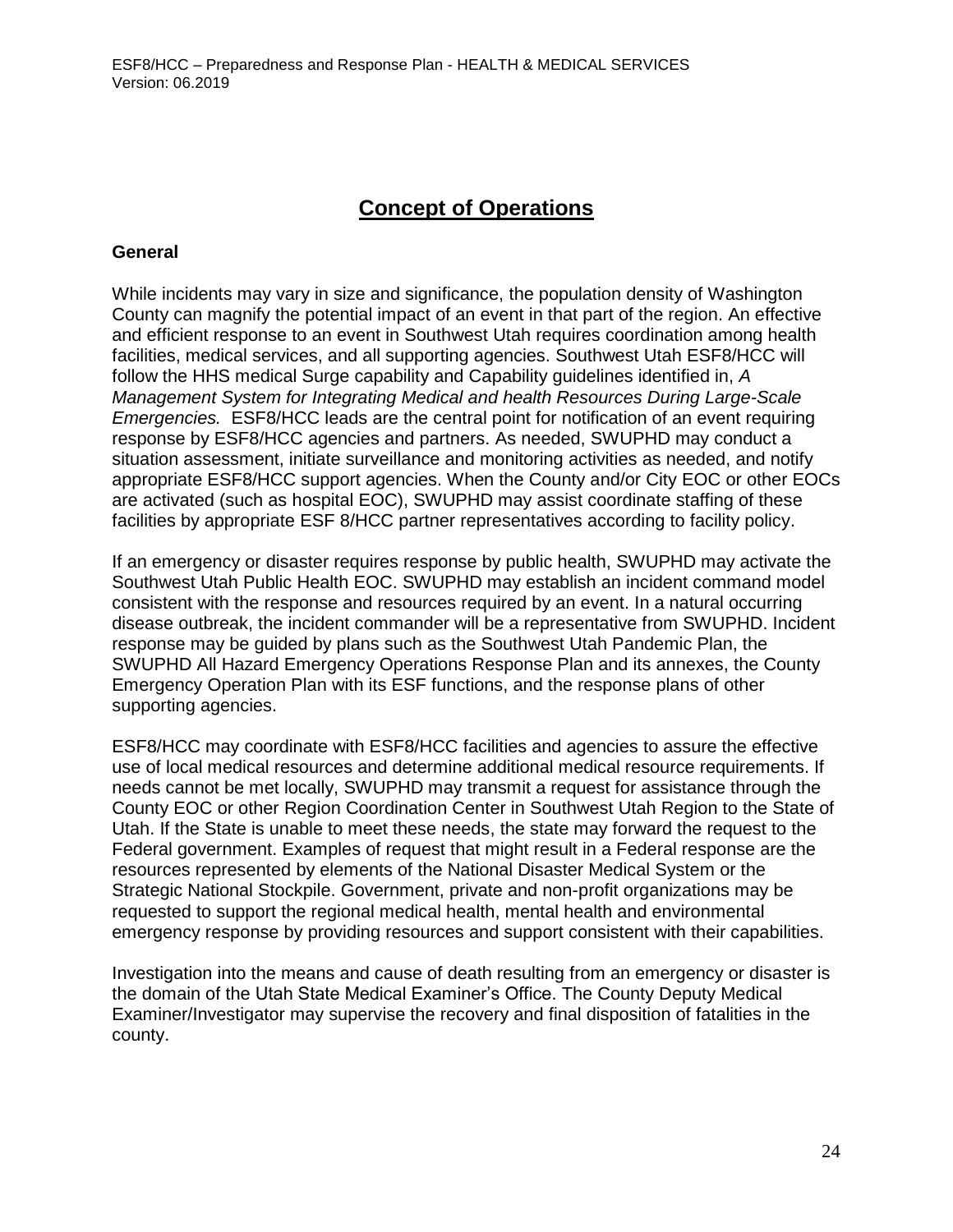SWUPHD may be the primary agency for developing the message and determining the timing for release of accurate and consistent health and medical information to the public, media, and community response partners.

ESF8/HCC agencies may support recovery activities aimed at restoring health and medical services to pre-event status. SWUPHD may coordinate with emergency management and response agencies in providing assistance to community recovery efforts.

### **Procedures**

<span id="page-24-0"></span>Emergency operating procedures for Public Health are maintained in the SWUPHD All Hazard Emergency Operations Response Plan with its Annexes.

Procedures for emergency medical services are identified in:

- o Internal procedures for each city and fire district;
- $\circ$  Southwest Utah Region, Five (5) Counties Emergency Management Plans, Fire Service Department.
- o Southwest Utah Regional Disaster Plan, Southwest Utah Region Fire Resource Plan. Southern Utah Regional HazMat Disaster Plan.

Procedures for other organizations are outlined in individual agency disaster plans, policies and procedures.

Organization of Public Health in Southwest Utah Region will lead the response of ESF 8 health and medical services in an emergency or disaster in coordination with ESF8/SWUHP COALITION. The specific command structure established for a given incident and the role each ESF 8 agency may play within that structure may vary depending on the type of incident, threat and risk posed, jurisdictions involved, suspected criminal activity, and legal responsibilities and authorities of participating agencies. The application of ICS may progress as follows:

### <span id="page-24-1"></span>**Single Command**

A Single Command may be used to establish ICS and conduct the initial situation assessment. The situation assessment may determine whether a Single Command led by an ESF 8 agency Incident Commander can meet the direction and control requirements of an incident. The response needs of these incidents can be met primarily by the resources of individual ESF 8 agencies.

Public Health may assume the role of Incident Commander for health or medical incidents under specific circumstances:

- $\circ$  Legal authorities identify Public Health as the lead agency for the response
- o Specific health consequences require the leadership and expertise of Public Health in the command function
- $\circ$  Public Health is the only responding agency to the incident

Response to a food borne outbreak at a known location is an example of the application of a Single Command.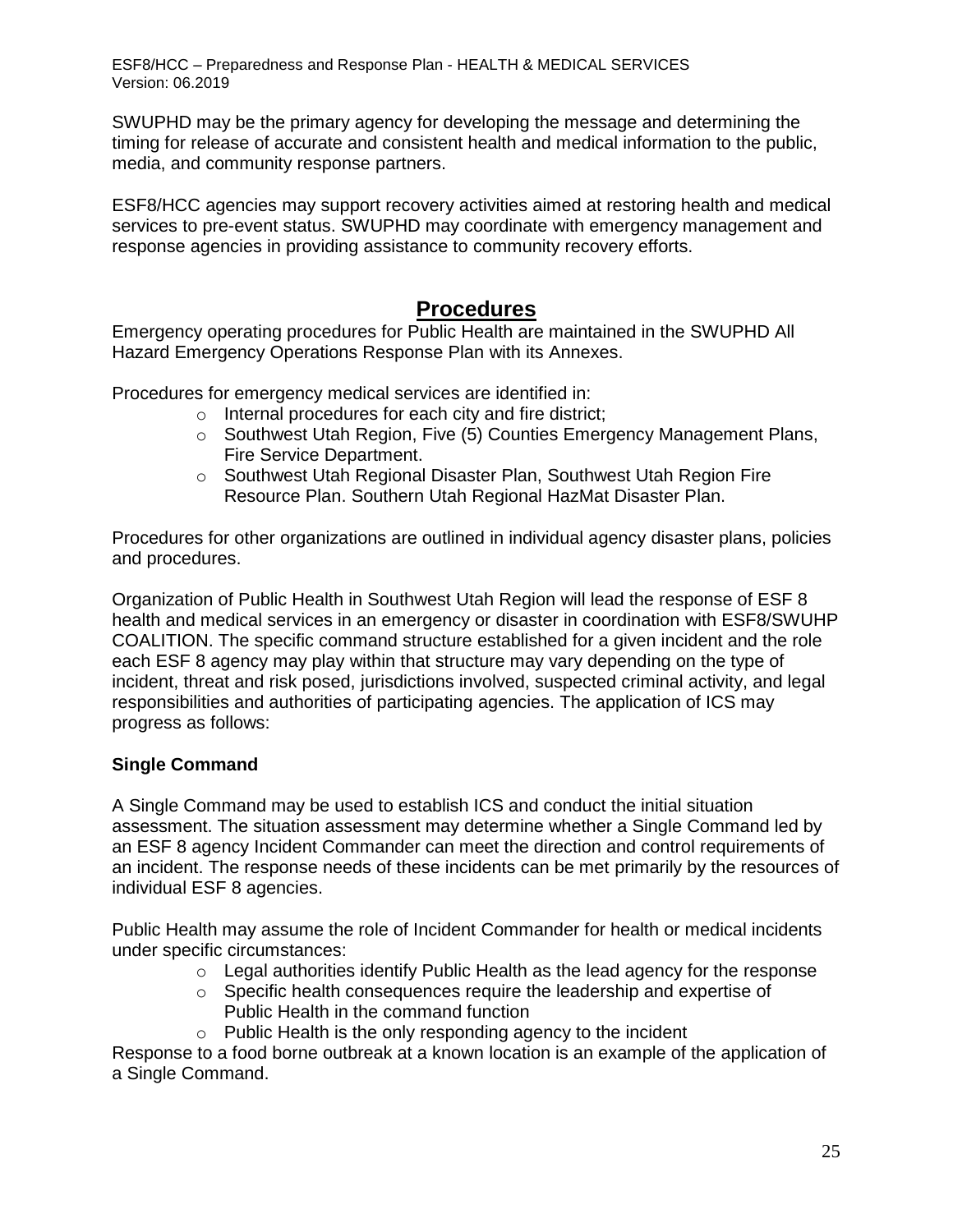If a Single Command cannot meet the response needs of an incident, Incident Command may transition to Unified Command or Area Command.

### <span id="page-25-0"></span>**Unified Command**

ESF 8 agencies may form Unified Command during incidents involving overlapping responsibilities, authorities or jurisdictional boundaries. Response agencies may contribute members to fill positions within the Unified Command. The Unified

Command may be responsible for the analysis of incident information and establishing A common set of objectives and strategies in a single Incident Action Plan. An example of an incident requiring the establishment of Unified Command is an act of bioterrorism where SWUPHD may be the lead health agency and the FBI and local law enforcement leading the criminal investigation. Other agencies with responsibilities or jurisdiction may become part of the Unified Command as needed.

Public Health and EMS agencies may be identified as participants within a unified command and Joint Information Center during multi-agency incidents. Public Health and EMS agencies may identify and train staff to serve in a Unified Command.

Health Care Coalition members may serve as an ESF 8 unified command during emergencies with significant health and medical impacts that exceed regional capabilities.

### <span id="page-25-1"></span>**Area Command**

The size, complexity and geographic dispersion of response activities may require the establishment of an Area Command. Area Command is established when multiple incident or response sites, each being managed by an ICS organization, require central coordination and direction. Area command may set overall strategy and priorities, allocate critical resources, ensure that response activities are properly managed, objectives are met, and strategies are followed.

An example of an incident that might result in the establishment of an Area Command is the need to distribute antibiotics across multiple jurisdictions. An incident management strategy might include dividing the county into geographically defined areas and establishing Incident Command within in each area. Area Command may direct the overall response of each established Incident Command.

### *When a supporting agency assumes Incident Command*

ESF 8 coalition members may be requested to serve as liaisons to the Incident Commander (usually a Fire Department or Law Enforcement agency) at a site specific incident command post during incidents that include health and medical consequences.

Incident Command may be established at an EOC or incident site and Public Health, Hospital and EMS agencies may serve as the lead for the health and medical response within the Operations Section, or may staff various positions within the Planning Section. An example may be a health and medical response to an incident at a port facility where the local fire department has established Incident Command and Public Health and EMS may serve as Operations Section participants.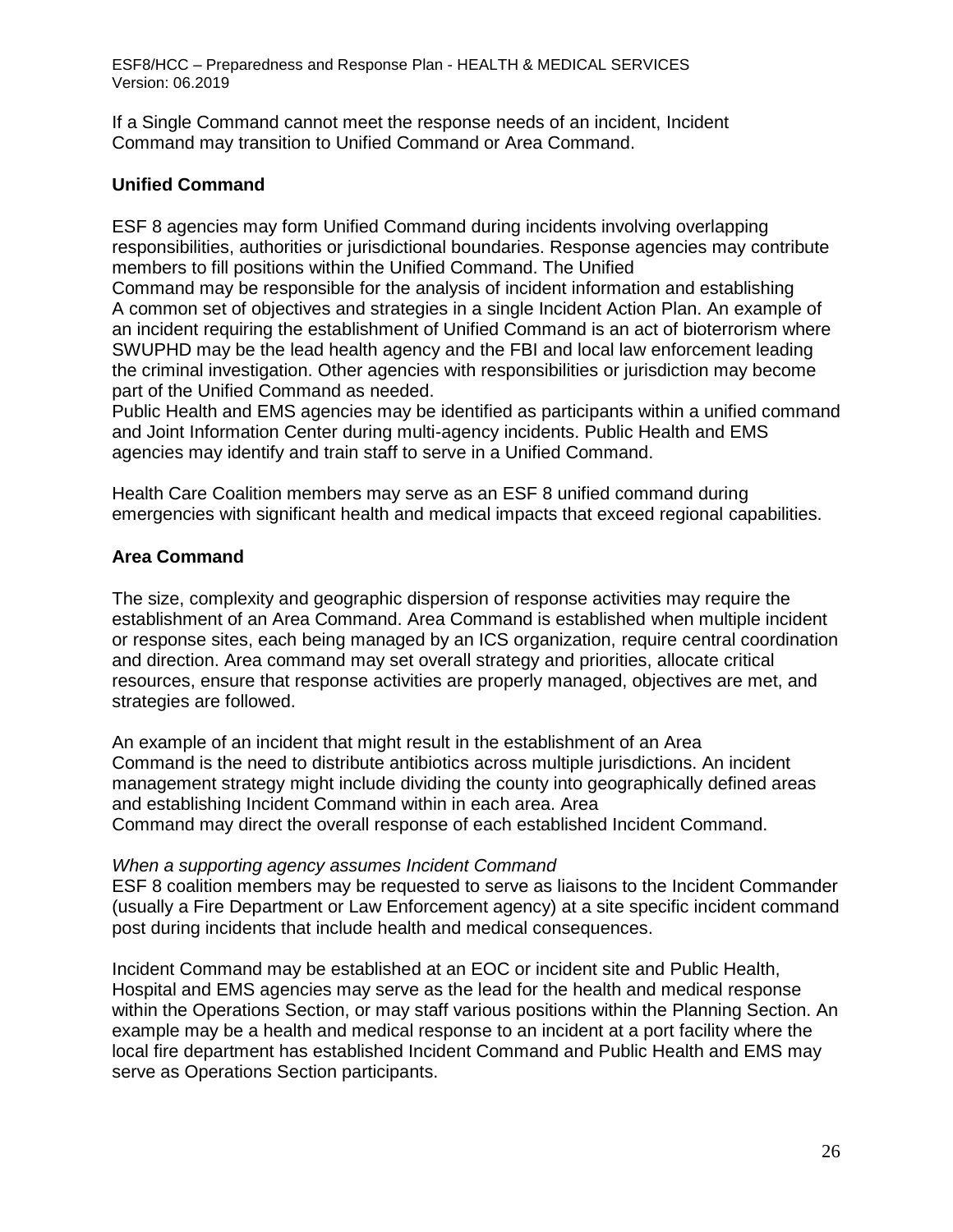## **Emergency Communications**

<span id="page-26-0"></span>Emergency communication plans for health, hospital, EMS, and regional ESF8 support agencies have been developed and continue to improve. Communication drills are conducted on a regular basis with Southwest Region ESF8/HCC partners. The SWUT communication plan also addresses interoperability, assignment of talk groups, and alternative communications resources 800 MHz radios, VHF radios, the Hospital website, Amateur radio (ARES), Utah Notification and Information Network (UNIS), and SWUPHD website.

### **Maintenance and Sustainability of HCC**

<span id="page-26-1"></span>The Southwest Utah Public Health Department is committed to supporting the health and medical emergency preparedness effort in the region. The overriding concept is to provide access to medical care while supporting the hospitals and other medical partners is the main goal of the SW Healthcare Coalition.

## <span id="page-26-2"></span>**Children, Pregnant Women, Senior, Individuals with Access and Functional Needs**

The ESF8/HCC supports and engages each of the groups identified in this section. Working closely with the Access and Functional Needs Coalition. The coalition works to enhance the capabilities of agencies, organizations, families and individuals who serve or have responsibilities for people with access and functional needs (AFN) in planning for the survival and recovery of those with AFN from emergencies and disasters in southwestern Utah.

All families, individuals, agencies and organizations with responsibilities for people with access and functional needs throughout our five-county area are encouraged to have personal preparedness and disaster plans that they routinely review and exercise.

This coalition continues to develop and maintain a robust, widely representative Access and Functional Needs (AFN) Coalition membership thereby providing a regular venue for networking and fostering open lines of communication between Public Health, HCC, Offices of Emergency Management, and community organizations, effectively increasing emergency preparedness for AFN populations.

ESF8/ HCC will support the AFN Coalition.

- Use EmPower data and the RAMP tool to identify current AFN needs within the C-MIST planning framework
- Guide the coalition to set, evaluate and update AFN Coalition goals
- Provide protective medications and vaccines to AFN Coalition members, their families, staff and clients in an emergency
- Communicate current situational awareness to AFN Coalition members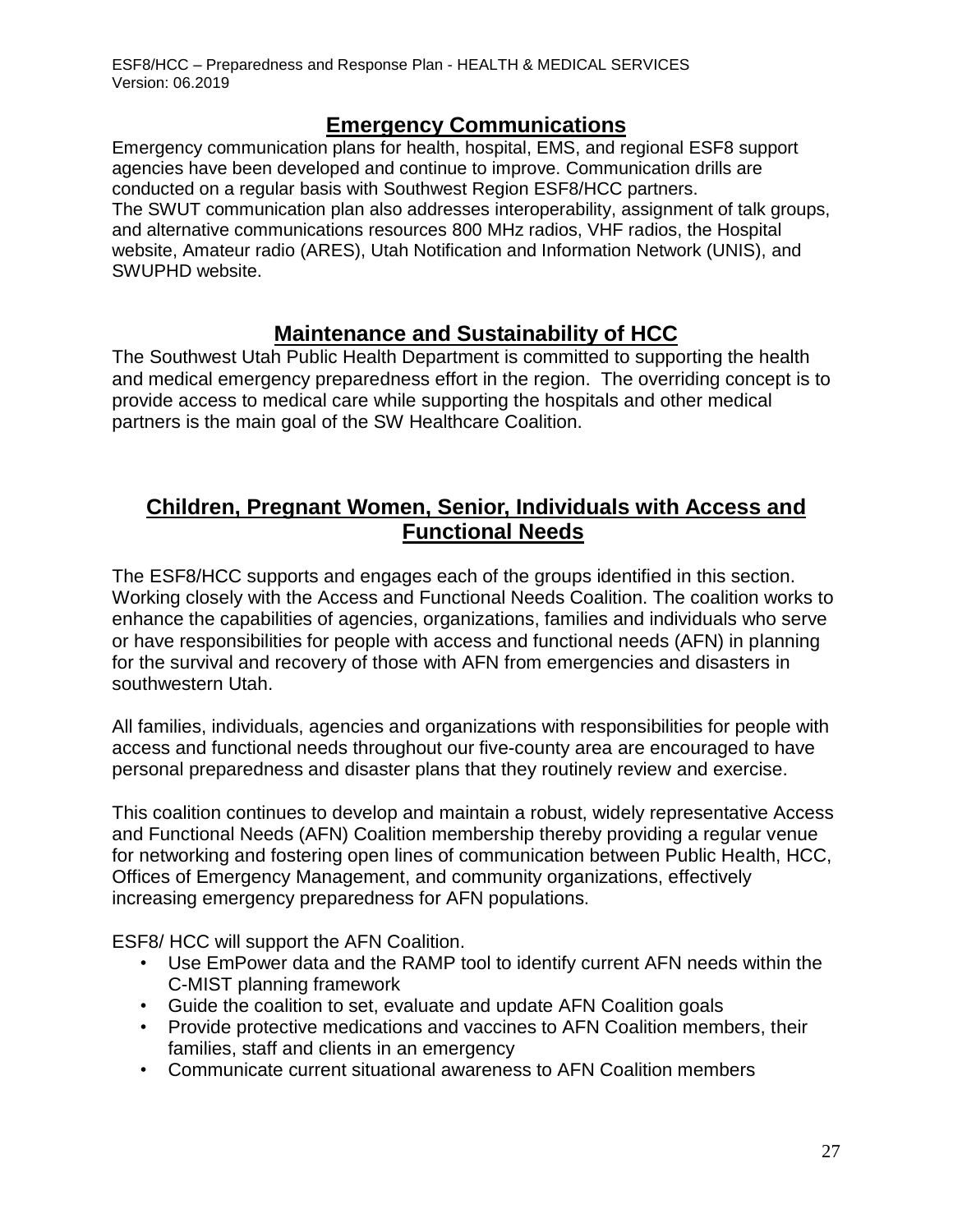- AFN Coalition leaders will communicate with coalition members to give 1) preparedness education, 2) information during emergencies and 3) after-action reviews through UNIS, email and other redundant communication means.
- Host quarterly meetings
- Continue collaboration through outreach and invitation of relevant members
- Follow up with members who've been absent from coalition meetings and share education and minutes with them
- Seek out communities/AFN groups not represented and invite their participation in the AFN coalition
- Maintain current AFN Coalition member contact info and exercise communication at least quarterly with members
- Encourage/assist organizations to make a UNIS spreadsheet, call down list, or other communication plan and exercise it within their own organization
- Coalition members will promote community-wide emergency preparedness for people with access and functional needs (AFN).
- Include AFN in their respective organization's emergency plan
- Involve people who have AFN in their organization's planning process
- Assist individuals with AFN to create personal preparedness plans that include
	- o Means of communication
	- o Medication and medical support
	- o Devices and equipment to maintain independence
	- o Protocols for supervision needs
	- o Means of transportation
- Disseminate the "Preparedness Buddy" pamphlets to their clients
- Share preparedness education to the public through social media, community classes, expos, mass media, etc.
- In an emergency, share information links on social media and through UNIS.
- Encourage families/individuals to use the special needs registry at specialneedsutah.org or call 211 to register; share information regarding 211 and its benefits
- Encourage families/individuals to sign up for Citizen Alert System online at 911register.com or county emergency management websites
- Develop a stockpile of assistive devices and equipment that would be needed to support individual independence in an emergency
	- o Identify specific needs
	- o Collaborate to acquire/share equipment
	- $\circ$  Keep a current inventory of what is available to the coalition
- Assist agencies during an emergency to provide supervision, assistance and coping support for people with AFN, particularly children and others whose caregivers may be ill, injured or missing.

## **Volunteers**

<span id="page-27-0"></span>Volunteers may be utilized according to the request of facility Command and the EOC. A Volunteer collection point may be established to register volunteers. Volunteer agencies may include CERT, VIPS, MRC, Red Cross and other agencies or nongovernment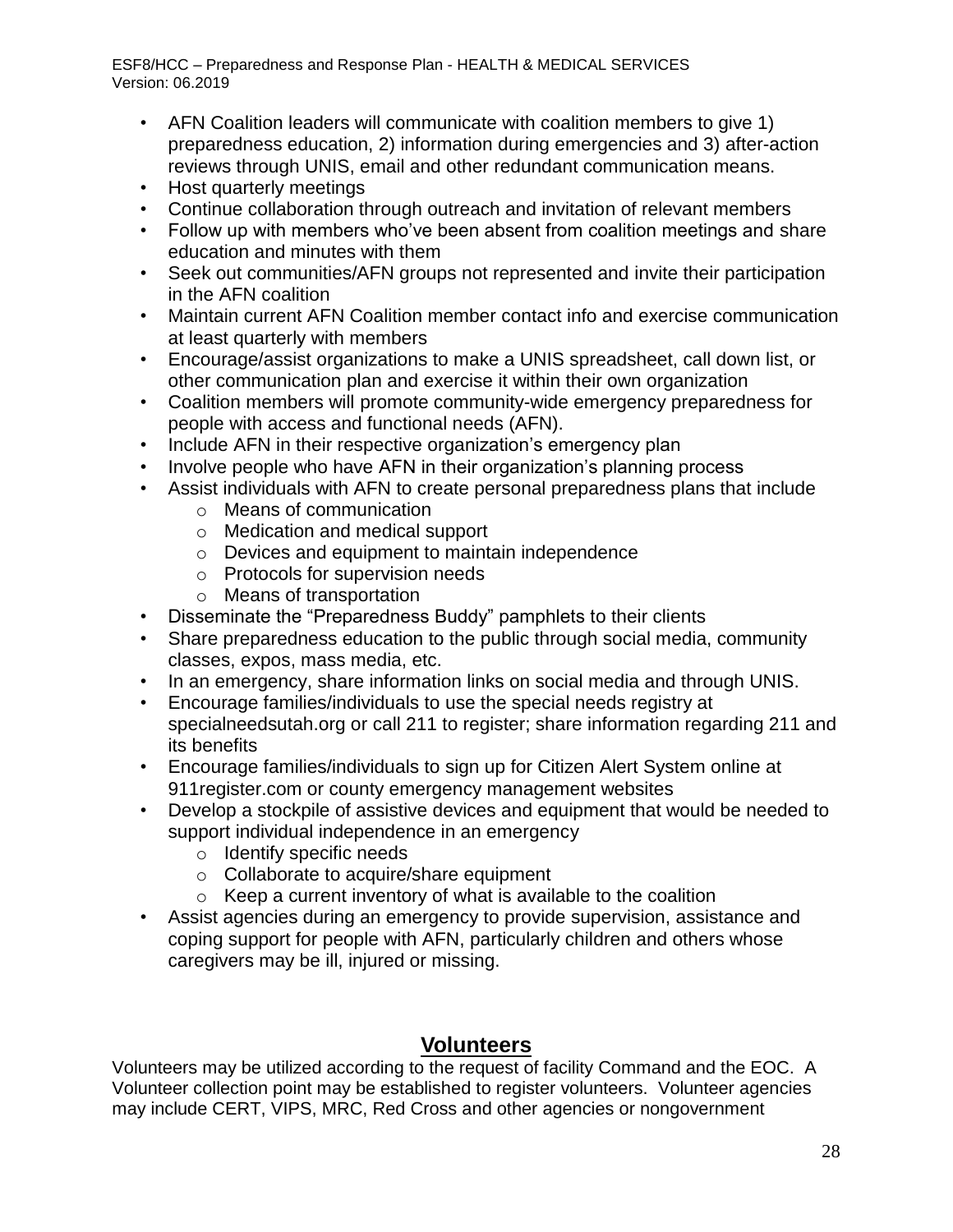organizations. Assignments will be given depending upon the need as requested and the scope of practice of the volunteers.

- Trained Volunteers may be asked to assist in staffing strategies and gaps according to hospital and facility policy. SWUT Medical Reserve Corp will have periodical trainings for volunteers to assist in this ESF8/HCC Response plan.
- Trained Volunteer may be asked to assist in the Point of Dispensing (POD) Plan. Each POD is responsible for:
	- 1. Receiving and distributing Medical Counter Measure (MCM) or Strategic Nation Stockpile (SNS) assets
	- 2. Assist in Inventory of MCM assets
	- 3. Set up of site for mass prophylaxis operations
	- 4. Assist with operations and support actions as requested
	- 5. Assist with Pre-event education
	- 6. Just-In-Time Training for volunteers
	- 7. Delivery of MCM assets to public
	- 8. Accurate record keeping and reporting

A mixture of SWUPHD staff and community volunteers and partner agencies will oversee MCM operations at each POD site. At a minimum Security, Traffic, Greeting, Triage, Registration, Screening, Dispensing, Exit (currently the dispensing area should have a licensed medical person to oversee the distribution of medication).

Others positions suggest if possible: Counseling, Runners, Staging Leader (check in and check-out area and rest and refreshments for the workers)

The positions and plan for response at the location is the responsibility of the POD Team Manager. The POD Manager will have contact information for the SWUPHD nurse liaison for questions or support. The list of those nurses will be given at the time of the emergency. When the faith-based agreement is utilized, each POD site may also have a number of pretrained volunteers from the faith-based organization to assist the POD Manager with POD operations.

The SWUPHD plan for medication is for head of household to pick up at the POD for all in their household. This method would greatly reduce the throughput needs. Head of household plan for Southwest Utah is not limited in the number of regimens they are authorized to pick up. A reasonable amount is what will be handed out. All that is needed is correct information such as name, birthday etc. This decision was based on a large number of individuals that reside in the households found in Southwest Region and serviced by Southwest Utah Public Health.

ESF8/HCC partners are encouraged to become a Closed POD and exercise and train with SWUPHD in MCM/SNS distribution processes.

### <span id="page-28-0"></span>**REFERENCES**

Homeland Security Bioterrorism Response Plan Southwest Utah Public Health Emergency Operations Plan.